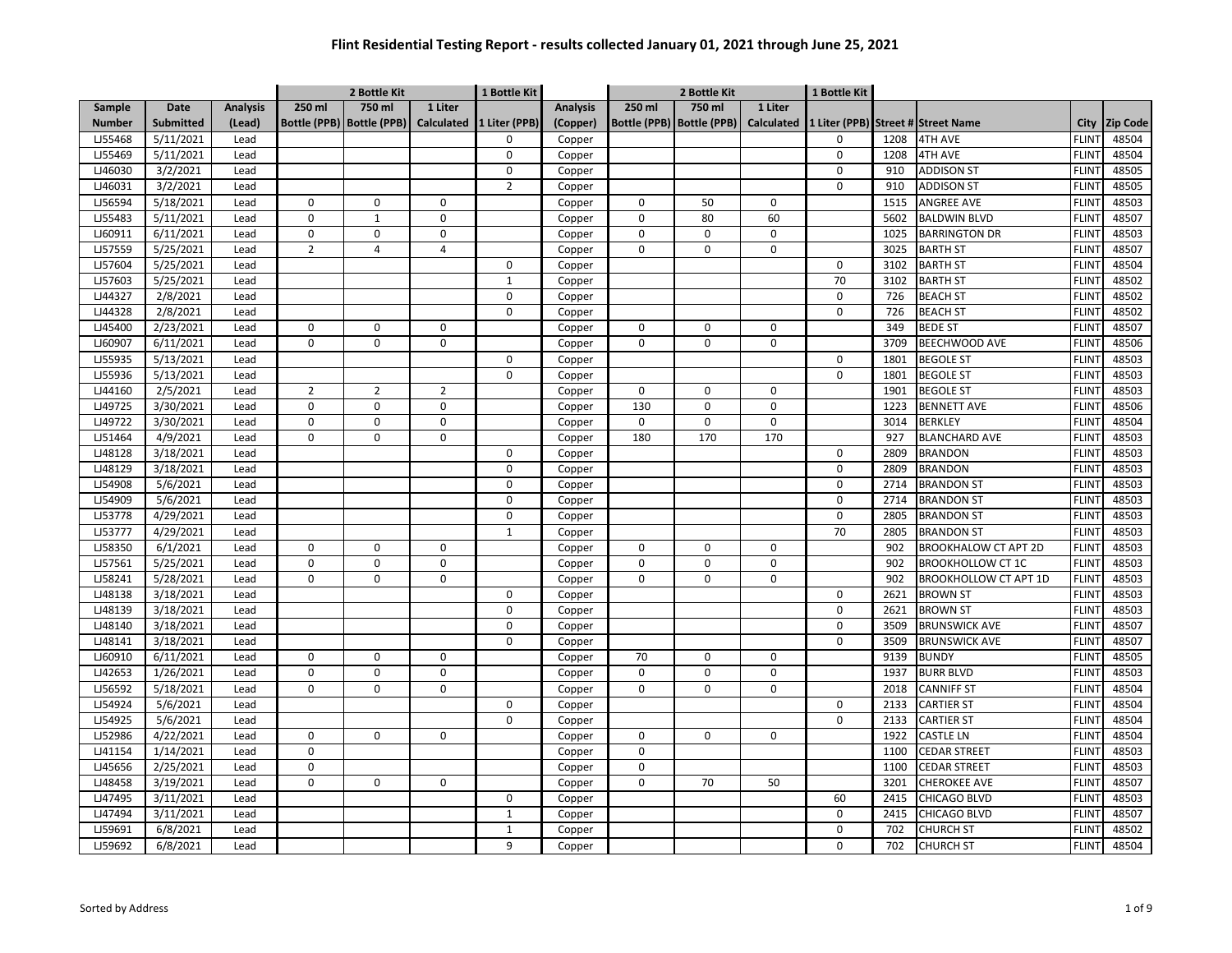|               |                  |                 |                | 2 Bottle Kit                |                   | 1 Bottle Kit  |                 | 2 Bottle Kit |                             | 1 Bottle Kit      |             |      |                                    |              |                 |
|---------------|------------------|-----------------|----------------|-----------------------------|-------------------|---------------|-----------------|--------------|-----------------------------|-------------------|-------------|------|------------------------------------|--------------|-----------------|
| Sample        | Date             | <b>Analysis</b> | 250 ml         | 750 ml                      | 1 Liter           |               | <b>Analysis</b> | 250 ml       | 750 ml                      | 1 Liter           |             |      |                                    |              |                 |
| <b>Number</b> | <b>Submitted</b> | (Lead)          |                | Bottle (PPB)   Bottle (PPB) | <b>Calculated</b> | 1 Liter (PPB) | (Copper)        |              | Bottle (PPB)   Bottle (PPB) | <b>Calculated</b> |             |      | 1 Liter (PPB) Street # Street Name | City         | <b>Zip Code</b> |
| LJ45172       | 2/19/2021        | Lead            |                |                             |                   | $\Omega$      | Copper          |              |                             |                   | 0           | 720  | <b>CHURCH ST</b>                   | <b>FLINT</b> | 48502           |
| LJ45173       | 2/19/2021        | Lead            |                |                             |                   | 0             | Copper          |              |                             |                   | 0           | 720  | <b>CHURCH ST</b>                   | <b>FLINT</b> | 48502           |
| LJ58342       | 6/1/2021         | Lead            |                |                             |                   | $\pmb{0}$     | Copper          |              |                             |                   | 60          | 1019 | <b>CHURCH ST</b>                   | <b>FLINT</b> | 48502           |
| LJ58343       | 6/1/2021         | Lead            |                |                             |                   | $\mathbf{1}$  | Copper          |              |                             |                   | $\Omega$    | 1019 | <b>CHURCH ST</b>                   | <b>FLINT</b> | 48503           |
| LJ60441       | 6/10/2021        | Lead            |                |                             |                   | $\Omega$      | Copper          |              |                             |                   | 0           | 2930 | <b>CIRCLE DR</b>                   | <b>FLINT</b> | 48507           |
| LJ60442       | 6/10/2021        | Lead            |                |                             |                   | $\mathbf 0$   | Copper          |              |                             |                   | 0           | 2930 | CIRCLE DR                          | <b>FLINT</b> | 48507           |
| LJ45665       | 2/25/2021        | Lead            | 0              |                             |                   |               | Copper          | 90           |                             |                   |             | 5018 | <b>CLIO RD</b>                     | <b>FLINT</b> | 48504           |
| LJ41151       | 1/14/2021        | Lead            | 0              |                             |                   |               | Copper          | 110          |                             |                   |             | 5018 | <b>CLIO ROAD</b>                   | <b>FLINT</b> | 48504           |
| LJ51728       | 4/13/2021        | Lead            | $\mathbf{1}$   | $\Omega$                    | $\Omega$          |               | Copper          | $\Omega$     | $\Omega$                    | $\Omega$          |             | 4808 | <b>CLOVERLAWN DR</b>               | <b>FLINT</b> | 48503           |
| LJ58344       | 6/1/2021         | Lead            |                |                             |                   | 0             | Copper          |              |                             |                   | $\mathbf 0$ | 134  | COMMONWEALTH                       | <b>FLINT</b> | 48503           |
| LJ58345       | 6/1/2021         | Lead            |                |                             |                   | 0             | Copper          |              |                             |                   | 0           | 134  | COMMONWEALTH                       | <b>FLINT</b> | 48503           |
| LJ51463       | 4/9/2021         | Lead            | $\mathbf 0$    | 0                           | $\mathbf 0$       |               | Copper          | 110          | 70                          | 80                |             | 2621 | <b>CONCORD ST</b>                  | <b>FLINT</b> | 48504           |
| LJ51467       | 4/9/2021         | Lead            | $\overline{4}$ | 3                           | $\overline{3}$    |               | Copper          | 90           | 90                          | 90                |             | 3001 | CONCORD ST                         | <b>FLINT</b> | 48504           |
| LJ55478       | 5/11/2021        | Lead            |                |                             |                   | 0             | Copper          |              |                             |                   | 0           | 919  | COPEMAN BLVD                       | <b>FLINT</b> | 48504           |
| LJ55479       | 5/11/2021        | Lead            |                |                             |                   | 5             | Copper          |              |                             |                   | 0           | 919  | COPEMAN BLVD                       | <b>FLINT</b> | 48505           |
| LJ49724       | 3/30/2021        | Lead            | $\mathsf 0$    | 0                           | $\mathbf 0$       |               | Copper          | 70           | 80                          | 80                |             | 1113 | <b>COPEMAN BLVD</b>                | <b>FLINT</b> | 48504           |
| LJ47496       | 3/11/2021        | Lead            |                |                             |                   | 0             | Copper          |              |                             |                   | 0           | 2113 | CORUNNA RD                         | <b>FLINT</b> | 48503           |
| LJ47497       | 3/11/2021        | Lead            |                |                             |                   | $\mathbf 0$   | Copper          |              |                             |                   | 0           | 2113 | <b>CORUNNA RD</b>                  | <b>FLINT</b> | 48503           |
| LJ52969       | 4/22/2021        | Lead            |                |                             |                   | $\Omega$      | Copper          |              |                             |                   | 0           | 2113 | <b>CORUNNA RD</b>                  | <b>FLINT</b> | 48503           |
| LJ52970       | 4/22/2021        | Lead            |                |                             |                   | 0             | Copper          |              |                             |                   | 0           | 2113 | <b>CORUNNA RD</b>                  | <b>FLINT</b> | 48503           |
| LJ52971       | 4/22/2021        | Lead            |                |                             |                   | $\mathbf 0$   | Copper          |              |                             |                   | 0           | 2317 | CORUNNA RD                         | <b>FLINT</b> | 48503           |
| LJ52972       | 4/22/2021        | Lead            |                |                             |                   | $\pmb{0}$     | Copper          |              |                             |                   | 0           | 2317 | <b>CORUNNA RD</b>                  | <b>FLINT</b> | 48503           |
| LJ48144       | 3/18/2021        | Lead            |                |                             |                   | $\mathbf 0$   | Copper          |              |                             |                   | 0           | 2605 | CORUNNA RD                         | <b>FLINT</b> | 48503           |
| LJ48145       | 3/18/2021        | Lead            |                |                             |                   | $\Omega$      | Copper          |              |                             |                   | 0           | 2605 | CORUNNA RD                         | <b>FLINT</b> | 48503           |
| LJ52965       | 4/22/2021        | Lead            |                |                             |                   | $\Omega$      | Copper          |              |                             |                   | 0           | 2605 | CORUNNA RD                         | <b>FLINT</b> | 48503           |
| LJ52966       | 4/22/2021        | Lead            |                |                             |                   | $\Omega$      | Copper          |              |                             |                   | $\Omega$    | 2605 | CORUNNA RD                         | <b>FLINT</b> | 48503           |
| LJ47498       | 3/11/2021        | Lead            |                |                             |                   | $\Omega$      | Copper          |              |                             |                   | 60          | 2638 | CORUNNA RD                         | <b>FLINT</b> | 48503           |
| LJ47499       | 3/11/2021        | Lead            |                |                             |                   | 0             | Copper          |              |                             |                   | 80          | 2638 | <b>CORUNNA RD</b>                  | <b>FLINT</b> | 48503           |
| LJ45660       | 2/25/2021        | Lead            | $\mathbf 0$    |                             |                   |               | Copper          | $\mathbf 0$  |                             |                   |             | 3521 | <b>CORUNNA RD</b>                  | <b>FLINT</b> | 48503           |
| LJ41147       | 1/14/2021        | Lead            | 0              |                             |                   |               | Copper          | 0            |                             |                   |             | 3521 | <b>CORUNNA ROAD</b>                | <b>FLINT</b> | 48503           |
| LJ44335       | 2/8/2021         | Lead            |                |                             |                   | 0             | Copper          |              |                             |                   | 0           | 506  | CRAPO                              | <b>FLINT</b> | 48503           |
| LJ44336       | 2/8/2021         | Lead            |                |                             |                   | 0             | Copper          |              |                             |                   | 0           | 506  | <b>CRAPO</b>                       | <b>FLINT</b> | 48503           |
| LJ49070       | 3/25/2021        | Lead            |                |                             |                   | 0             | Copper          |              |                             |                   | 0           | 635  | <b>CRAWFORD ST</b>                 | <b>FLINT</b> | 48507           |
| LJ49071       | 3/25/2021        | Lead            |                |                             |                   | 0             | Copper          |              |                             |                   | 0           | 635  | <b>CRAWFORD ST</b>                 | <b>FLINT</b> | 48507           |
| LJ48137       | 3/18/2021        | Lead            |                |                             |                   | 0             | Copper          |              |                             |                   | 0           | 1610 | <b>CRESCENT DR</b>                 | <b>FLINT</b> | 48503           |
| LJ48136       | 3/18/2021        | Lead            |                |                             |                   | $\mathbf{1}$  | Copper          |              |                             |                   | 60          | 1610 | CRESCENT DR                        | <b>FLINT</b> | 48504           |
| LJ50175       | 4/1/2021         | Lead            |                |                             |                   | 0             | Copper          |              |                             |                   | 120         | 1704 | <b>CRESCENT DR</b>                 | <b>FLINT</b> | 48503           |
| LJ50176       | 4/1/2021         | Lead            |                |                             |                   | $\mathbf 0$   | Copper          |              |                             |                   | 60          | 1704 | <b>CRESCENT DR</b>                 | <b>FLINT</b> | 48503           |
| LJ52067       | 4/15/2021        | Lead            |                |                             |                   | $\Omega$      | Copper          |              |                             |                   | 110         | 1704 | <b>CRESCENT DR</b>                 | <b>FLINT</b> | 48503           |
| LJ52068       | 4/15/2021        | Lead            |                |                             |                   | $\mathbf 0$   | Copper          |              |                             |                   | 0           | 1704 | CRESCENT DR                        | <b>FLINT</b> | 48503           |
| LJ49078       | 3/25/2021        | Lead            |                |                             |                   | $\mathbf 0$   | Copper          |              |                             |                   | 0           | 2710 | <b>CUMMINGS</b>                    | <b>FLINT</b> | 48503           |
| LJ49079       | 3/25/2021        | Lead            |                |                             |                   | $\Omega$      | Copper          |              |                             |                   | 0           | 2710 | <b>CUMMINGS</b>                    | <b>FLINT</b> | 48503           |
| LJ51460       | 4/9/2021         | Lead            | 0              | $\mathbf 0$                 | 0                 |               | Copper          | 0            | $\Omega$                    | 0                 |             | 2714 | <b>DAKOTA AVE</b>                  | <b>FLINT</b> | 48506           |
| LJ44540       | 2/9/2021         | Lead            | 0              | $\mathbf 0$                 | 0                 |               | Copper          | 60           | 0                           | $\mathbf 0$       |             | 3514 | DALE AVE                           | <b>FLINT</b> | 48506           |
| LJ44874       | 2/12/2021        | Lead            |                |                             |                   | $\Omega$      | Copper          |              |                             |                   | $\Omega$    | 2100 | <b>DAVISON</b>                     | <b>FLINT</b> | 48506           |
| LJ44875       | 2/12/2021        | Lead            |                |                             |                   | $\Omega$      | Copper          |              |                             |                   | $\Omega$    | 2100 | <b>DAVISON</b>                     | <b>FLINT</b> | 48506           |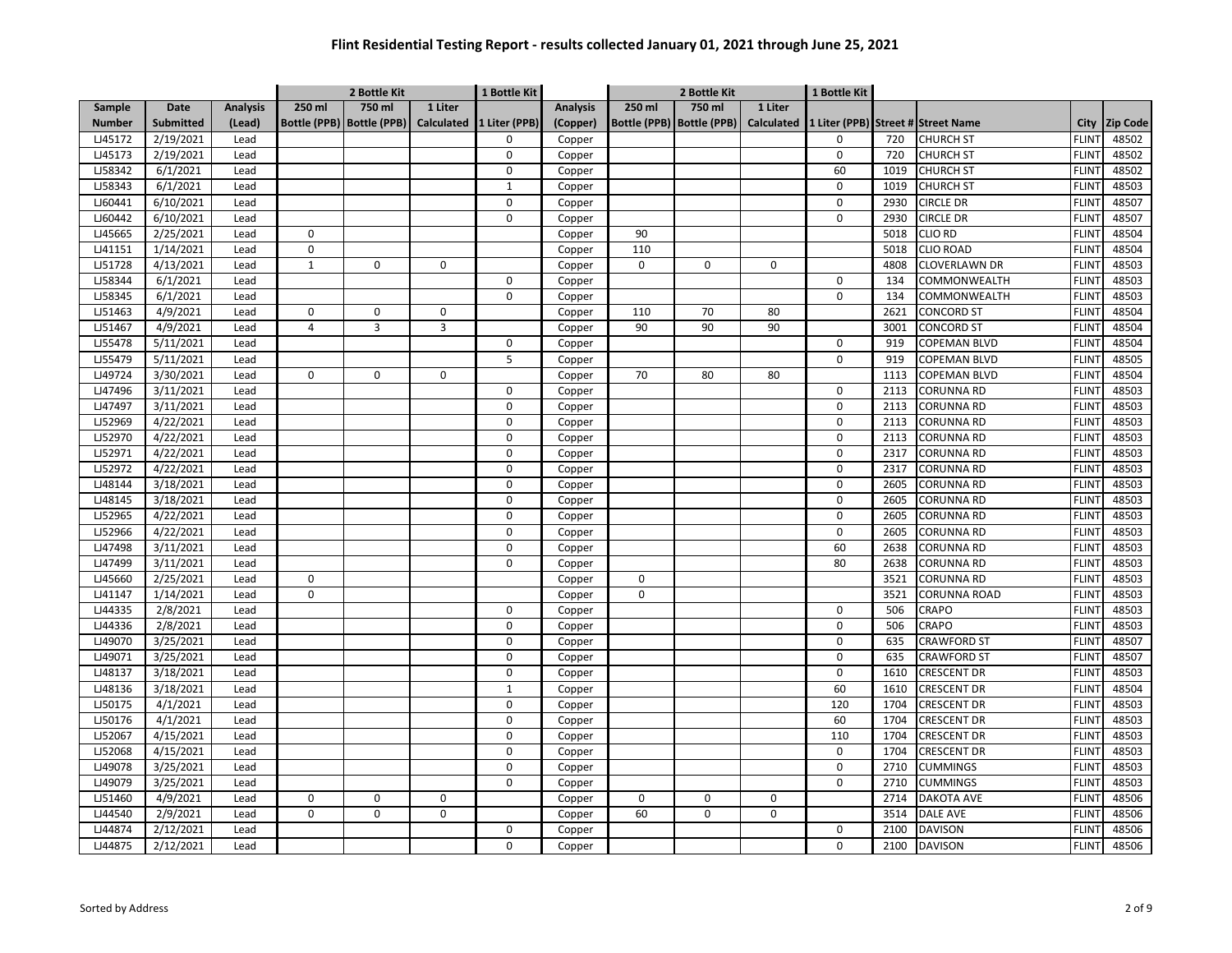|               |                  |                 |              | 2 Bottle Kit                |                   | 1 Bottle Kit   |                 |          | 2 Bottle Kit                |                   | 1 Bottle Kit |      |                                    |              |                 |
|---------------|------------------|-----------------|--------------|-----------------------------|-------------------|----------------|-----------------|----------|-----------------------------|-------------------|--------------|------|------------------------------------|--------------|-----------------|
| Sample        | <b>Date</b>      | <b>Analysis</b> | 250 ml       | 750 ml                      | 1 Liter           |                | <b>Analysis</b> | 250 ml   | 750 ml                      | 1 Liter           |              |      |                                    |              |                 |
| <b>Number</b> | <b>Submitted</b> | (Lead)          |              | Bottle (PPB)   Bottle (PPB) | <b>Calculated</b> | 1 Liter (PPB)  | (Copper)        |          | Bottle (PPB)   Bottle (PPB) | <b>Calculated</b> |              |      | 1 Liter (PPB) Street # Street Name | City         | <b>Zip Code</b> |
| LJ55474       | 5/11/2021        | Lead            |              |                             |                   | $\Omega$       | Copper          |          |                             |                   | 0            | 1351 | <b>DAVISON RD</b>                  | <b>FLINT</b> | 48506           |
| LJ55475       | 5/11/2021        | Lead            |              |                             |                   | $\mathbf 0$    | Copper          |          |                             |                   | 0            | 1351 | <b>DAVISON RD</b>                  | <b>FLINT</b> | 48506           |
| LJ45666       | 2/25/2021        | Lead            | $\mathbf 0$  |                             |                   |                | Copper          | 0        |                             |                   |              | 3802 | <b>DAVISON RD</b>                  | <b>FLINT</b> | 48506           |
| LJ41156       | 1/14/2021        | Lead            | $\mathbf 0$  |                             |                   |                | Copper          | $\Omega$ |                             |                   |              | 3802 | <b>DAVISON ROAD</b>                | <b>FLINT</b> | 48506           |
| LJ60909       | 6/11/2021        | Lead            | $\pmb{0}$    | $\Omega$                    | $\mathbf 0$       |                | Copper          | 0        | 0                           | $\mathbf 0$       |              | 3710 | <b>DELAWARE AVE</b>                | <b>FLINT</b> | 48506           |
| LJ44331       | 2/8/2021         | Lead            |              |                             |                   | 0              | Copper          |          |                             |                   | 0            | 713  | <b>DICKINSON</b>                   | <b>FLINT</b> | 48504           |
| LJ44332       | 2/8/2021         | Lead            |              |                             |                   | $\mathbf 0$    | Copper          |          |                             |                   | O            | 713  | <b>DICKINSON</b>                   | <b>FLINT</b> | 48504           |
| LJ44329       | 2/8/2021         | Lead            |              |                             |                   | 0              | Copper          |          |                             |                   | 0            | 726  | <b>DICKINSON</b>                   | <b>FLINT</b> | 48504           |
| LJ44330       | 2/8/2021         | Lead            |              |                             |                   | 0              | Copper          |          |                             |                   | 0            | 726  | <b>DICKINSON</b>                   | <b>FLINT</b> | 48504           |
| LJ45658       | 2/25/2021        | Lead            | 0            |                             |                   |                | Copper          | 0        |                             |                   |              | 1416 | <b>DUPONT ST</b>                   | <b>FLINT</b> | 48503           |
| LJ41153       | 1/14/2021        | Lead            | $\mathbf 0$  |                             |                   |                | Copper          | $\Omega$ |                             |                   |              | 1416 | <b>DUPONT STREET</b>               | <b>FLINT</b> | 48503           |
| LJ54915       | 5/6/2021         | Lead            |              |                             |                   | $\mathbf 0$    | Copper          |          |                             |                   | 0            | 807  | E 2ND ST                           | <b>FLINT</b> | 48503           |
| LJ54914       | 5/6/2021         | Lead            |              |                             |                   | 8              | Copper          |          |                             |                   | 150          | 807  | E 2ND ST PHILADELPHIA BLVD         | <b>FLINT</b> | 48505           |
| LJ57589       | 5/25/2021        | Lead            |              |                             |                   | 0              | Copper          |          |                             |                   | 0            | 522  | E ALMA                             | <b>FLINT</b> | 48505           |
| LJ57590       | 5/25/2021        | Lead            |              |                             |                   | 0              | Copper          |          |                             |                   | 0            | 522  | E ALMA                             | <b>FLINT</b> | 48505           |
| LJ57036       | 5/20/2021        | Lead            |              |                             |                   | $\mathbf 0$    | Copper          |          |                             |                   | 100          | 245  | E BELVIDERE                        | <b>FLINT</b> | 48503           |
| LJ57037       | 5/20/2021        | Lead            |              |                             |                   | 0              | Copper          |          |                             |                   | 0            | 245  | E BELVIDERE                        | <b>FLINT</b> | 48503           |
| LJ43057       | 1/28/2021        | Lead            |              |                             |                   | $\mathbf{1}$   | Copper          |          |                             |                   | 0            | 410  | <b>E COURT</b>                     | <b>FLINT</b> | 48503           |
| LJ43056       | 1/28/2021        | Lead            |              |                             |                   | $\overline{2}$ | Copper          |          |                             |                   | 110          | 410  | <b>E COURT</b>                     | <b>FLINT</b> | 48505           |
| LJ41149       | 1/14/2021        | Lead            | $\pmb{0}$    |                             |                   |                | Copper          | 0        |                             |                   |              | 2838 | <b>E COURT ST</b>                  | <b>FLINT</b> | 48506           |
| LJ45659       | 2/25/2021        | Lead            | $\mathbf 0$  |                             |                   |                | Copper          | $\Omega$ |                             |                   |              | 2838 | <b>E COURT ST</b>                  | <b>FLINT</b> | 48506           |
| LJ45670       | 2/25/2021        | Lead            |              |                             |                   | $\Omega$       | Copper          |          |                             |                   | 0            | 314  | E GENESEE ST 1ST LITER             | <b>FLINT</b> | 48505           |
| LJ45667       | 2/25/2021        | Lead            |              |                             |                   | $\Omega$       | Copper          |          |                             |                   | 0            | 314  | E GENESEE ST 5TH LITER             | <b>FLINT</b> | 48505           |
| LJ44864       | 2/12/2021        | Lead            |              |                             |                   | $\Omega$       | Copper          |          |                             |                   | $\Omega$     | 721  | E HOLBROOK AVE                     | <b>FLINT</b> | 48505           |
| LJ44865       | 2/12/2021        | Lead            |              |                             |                   | $\mathbf 0$    | Copper          |          |                             |                   | 0            | 721  | E HOLBROOK AVE                     | <b>FLINT</b> | 48505           |
| LJ45174       | 2/19/2021        | Lead            |              |                             |                   | 0              | Copper          |          |                             |                   | 0            | 725  | E HOLBROOK AVE                     | <b>FLINT</b> | 48505           |
| LJ45175       | 2/19/2021        | Lead            |              |                             |                   | 0              | Copper          |          |                             |                   | $\mathbf 0$  | 725  | E HOLBROOK AVE                     | <b>FLINT</b> | 48505           |
| LJ55462       | 5/11/2021        | Lead            |              |                             |                   | 0              | Copper          |          |                             |                   | 0            | 210  | E LIVINGSTON DR                    | <b>FLINT</b> | 48503           |
| LJ55463       | 5/11/2021        | Lead            |              |                             |                   | $\pmb{0}$      | Copper          |          |                             |                   | $\mathbf 0$  | 210  | E LIVINGSTON DR                    | <b>FLINT</b> | 48503           |
| LJ44867       | 2/12/2021        | Lead            |              |                             |                   | $\overline{2}$ | Copper          |          |                             |                   | 0            | 754  | <b>ELYNDON</b>                     | <b>FLINT</b> | 48503           |
| LJ44866       | 2/12/2021        | Lead            |              |                             |                   | 19             | Copper          |          |                             |                   | 180          | 754  | <b>ELYNDON</b>                     | <b>FLINT</b> | 0               |
| LJ44869       | 2/12/2021        | Lead            |              |                             |                   | $\mathbf 0$    | Copper          |          |                             |                   | 0            | 330  | E PHILADELPHIA BLVD                | <b>FLINT</b> | 48505           |
| LJ44870       | 2/12/2021        | Lead            |              |                             |                   | 0              | Copper          |          |                             |                   | 0            | 330  | E PHILADELPHIA BLVD                | <b>FLINT</b> | 48505           |
| LJ51466       | 4/9/2021         | Lead            | $\mathbf{1}$ | 0                           | $\mathbf 0$       |                | Copper          | 80       | 180                         | 160               |              | 740  | E PHILADELPHIA BLVD                | <b>FLINT</b> | 48503           |
| LJ60908       | 6/11/2021        | Lead            | 5            | 0                           | $\mathbf{1}$      |                | Copper          | 380      | 100                         | 170               |              | 821  | E RUSSELL AVE                      | <b>FLINT</b> | 48503           |
| LJ57042       | 5/20/2021        | Lead            |              |                             |                   | 0              | Copper          |          |                             |                   | 0            | 804  | <b>EAST 9TH ST</b>                 | <b>FLINT</b> | 48503           |
| LJ57043       | 5/20/2021        | Lead            |              |                             |                   | $\mathbf 0$    | Copper          |          |                             |                   | 0            | 804  | <b>EAST 9TH ST</b>                 | <b>FLINT</b> | 48503           |
| LJ57555       | 5/25/2021        | Lead            | $\mathbf 0$  | 0                           | 0                 |                | Copper          | 0        | 0                           | $\mathbf 0$       |              | 1222 | <b>ELDORADO DR</b>                 | <b>FLINT</b> | 48504           |
| LJ49074       | 3/25/2021        | Lead            |              |                             |                   | 0              | Copper          |          |                             |                   | 0            | 3621 | <b>FENTON RD</b>                   | <b>FLINT</b> | 48507           |
| LJ49075       | 3/25/2021        | Lead            |              |                             |                   | 0              | Copper          |          |                             |                   | 0            | 3621 | <b>FENTON RD</b>                   | <b>FLINT</b> | 48507           |
| LJ49720       | 3/30/2021        | Lead            | 14           | $\overline{2}$              | 5                 |                | Copper          | 230      | 120                         | 150               |              | 5802 | <b>FLEMING RD</b>                  | <b>FLINT</b> | 48505           |
| LJ45662       | 2/25/2021        | Lead            | $\mathbf 0$  |                             |                   |                | Copper          | 0        |                             |                   |              | 2501 | <b>FLUSHING RD</b>                 | <b>FLINT</b> | 48504           |
| LJ41150       | 1/14/2021        | Lead            | $\mathbf 0$  |                             |                   |                | Copper          | 0        |                             |                   |              | 2501 | <b>FLUSHING ROAD</b>               | <b>FLINT</b> | 48504           |
| LJ44325       | 2/8/2021         | Lead            |              |                             |                   | $\mathbf 0$    | Copper          |          |                             |                   | 0            | 713  | <b>FRANK ST</b>                    | <b>FLINT</b> | 48504           |
| LJ44326       | 2/8/2021         | Lead            |              |                             |                   | $\Omega$       | Copper          |          |                             |                   | $\Omega$     | 713  | <b>FRANK ST</b>                    | <b>FLINT</b> | 48504           |
| LJ57556       | 5/25/2021        | Lead            | 0            | 0                           | 0                 |                | Copper          | 50       | 100                         | 90                |              | 834  | <b>FRANK ST</b>                    | <b>FLINT</b> | 48504           |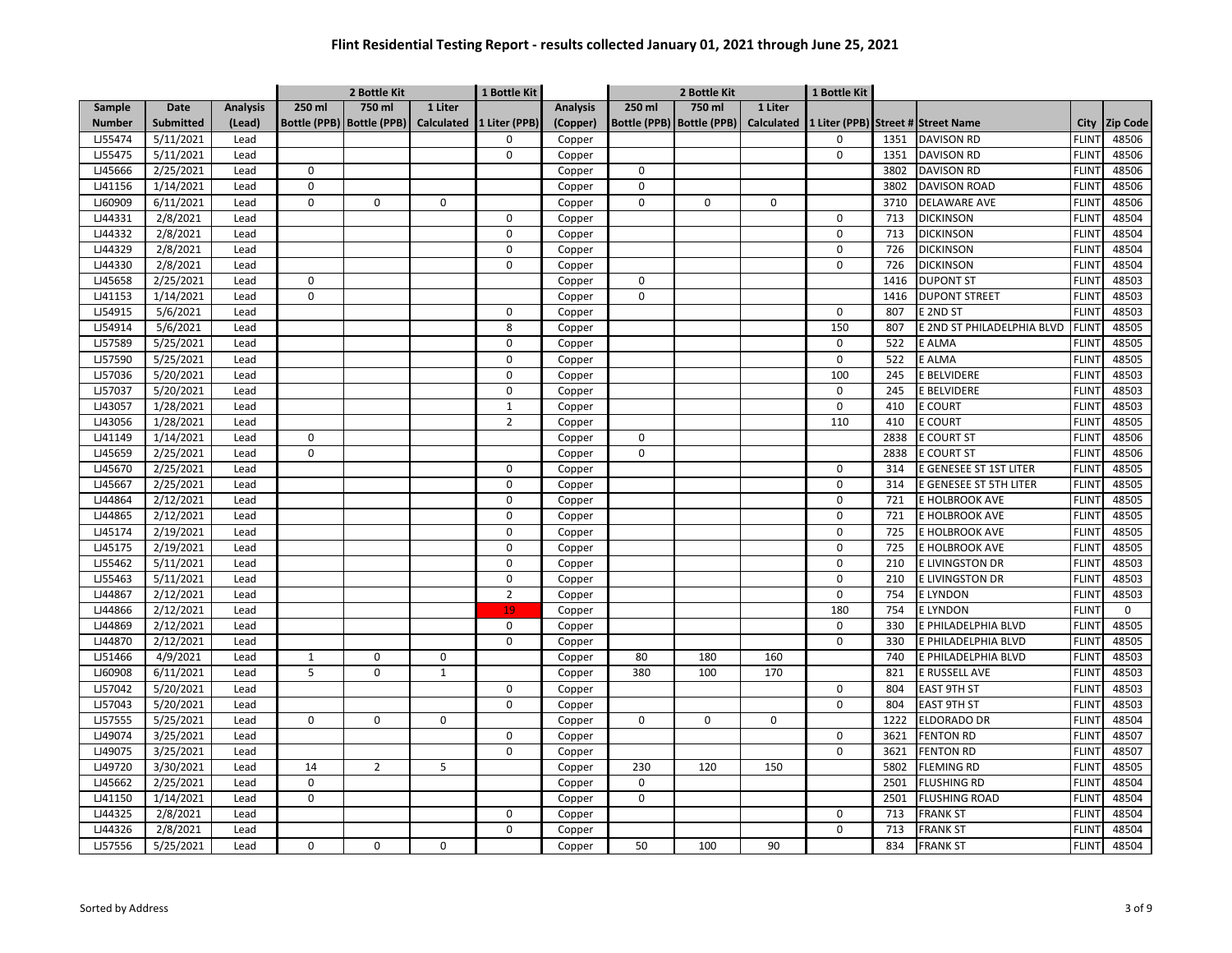|               |                  |                 |             | 2 Bottle Kit                |                | 1 Bottle Kit   |                 |             | 2 Bottle Kit                |                   | 1 Bottle Kit |      |                                    |                   |                 |
|---------------|------------------|-----------------|-------------|-----------------------------|----------------|----------------|-----------------|-------------|-----------------------------|-------------------|--------------|------|------------------------------------|-------------------|-----------------|
| <b>Sample</b> | <b>Date</b>      | <b>Analysis</b> | 250 ml      | 750 ml                      | 1 Liter        |                | <b>Analysis</b> | 250 ml      | 750 ml                      | 1 Liter           |              |      |                                    |                   |                 |
| <b>Number</b> | <b>Submitted</b> | (Lead)          |             | Bottle (PPB)   Bottle (PPB) | Calculated     | 1 Liter (PPB)  | (Copper)        |             | Bottle (PPB)   Bottle (PPB) | <b>Calculated</b> |              |      | 1 Liter (PPB) Street # Street Name | City              | <b>Zip Code</b> |
| LJ52992       | 4/22/2021        | Lead            | $\Omega$    | $\Omega$                    | $\Omega$       |                | Copper          | $\Omega$    | $\Omega$                    | 0                 |              | 3211 | <b>FRANKLIN AVE</b>                | <b>FLINT</b>      | 48506           |
| LJ49072       | 3/25/2021        | Lead            |             |                             |                | $\mathbf 0$    | Copper          |             |                             |                   | 0            | 975  | <b>GAINEY AVE</b>                  | <b>FLINT</b>      | 48503           |
| LJ49073       | 3/25/2021        | Lead            |             |                             |                | $\mathbf 0$    | Copper          |             |                             |                   | 0            | 975  | <b>GAINEY AVE</b>                  | <b>FLINT</b>      | 48503           |
| LJ40584       | 1/12/2021        | Lead            | 0           | 0                           | $\mathbf 0$    |                | Copper          | $\mathbf 0$ | 0                           | $\mathbf 0$       |              | 4815 | <b>GLENN AVE</b>                   | <b>FLINT</b>      | 48505           |
| LJ44876       | 2/12/2021        | Lead            |             |                             |                | $\Omega$       | Copper          |             |                             |                   | 0            | 3222 | <b>GRAND TRAVERSE</b>              | FLIN <sup>-</sup> | 48507           |
| LJ44877       | 2/12/2021        | Lead            |             |                             |                | $\mathbf 0$    | Copper          |             |                             |                   | 0            | 3222 | <b>GRAND TRAVERSE</b>              | <b>FLINT</b>      | 48507           |
| LJ55476       | 5/11/2021        | Lead            |             |                             |                | $\mathbf 0$    | Copper          |             |                             |                   | 0            | 518  | GREENFIELD                         | <b>FLINT</b>      | 48503           |
| LJ55477       | 5/11/2021        | Lead            |             |                             |                | $\Omega$       | Copper          |             |                             |                   | 0            | 518  | GREENFIELD                         | <b>FLINT</b>      | 48503           |
| LJ40583       | 1/12/2021        | Lead            | 0           | 0                           | $\mathbf 0$    |                | Copper          | $\mathbf 0$ | $\Omega$                    | $\mathbf 0$       |              | 4702 | GREENLAWN                          | <b>FLINT</b>      | 48504           |
| LJ56593       | 5/18/2021        | Lead            | $\pmb{0}$   | 0                           | 0              |                | Copper          | $\mathbf 0$ | 0                           | $\mathbf 0$       |              | 5702 | <b>GRIGGS DR</b>                   | <b>FLINT</b>      | 48504           |
| LJ53451       | 4/27/2021        | Lead            | 0           | $\Omega$                    | $\mathbf 0$    |                | Copper          | $\Omega$    | $\Omega$                    | $\mathbf 0$       |              | 3901 | HAMMERBERG RD C6                   | <b>FLINT</b>      | 48507           |
| LJ49084       | 3/25/2021        | Lead            |             |                             |                | 0              | Copper          |             |                             |                   | 0            | 974  | <b>HAMMOND AVE</b>                 | <b>FLINT</b>      | 48503           |
| LJ49085       | 3/25/2021        | Lead            |             |                             |                | 0              | Copper          |             |                             |                   | 0            | 974  | <b>HAMMOND AVE</b>                 | <b>FLINT</b>      | 48503           |
| LJ49082       | 3/25/2021        | Lead            |             |                             |                | $\mathbf 0$    | Copper          |             |                             |                   | 120          | 3622 | <b>HOGARTH AVE</b>                 | <b>FLINT</b>      | 48532           |
| LJ49083       | 3/25/2021        | Lead            |             |                             |                | $\mathbf 0$    | Copper          |             |                             |                   | 0            | 3622 | <b>HOGARTH AVE</b>                 | <b>FLINT</b>      | 48532           |
| LJ44861       | 2/12/2021        | Lead            |             |                             |                | $\mathbf 0$    | Copper          |             |                             |                   | 0            | 810  | <b>HOLBROOK</b>                    | <b>FLINT</b>      | 48505           |
| LJ44862       | 2/12/2021        | Lead            |             |                             |                | $\mathbf 0$    | Copper          |             |                             |                   | 0            | 810  | <b>HOLBROOK</b>                    | <b>FLINT</b>      | 48505           |
| LJ52988       | 4/22/2021        | Lead            | $\pmb{0}$   | 0                           | $\mathbf 0$    |                | Copper          | 0           | 0                           | 0                 |              | 3606 | <b>HOLLY AVE</b>                   | <b>FLINT</b>      | 48506           |
| LJ42654       | 1/26/2021        | Lead            | $\Omega$    | $\Omega$                    | $\Omega$       |                | Copper          | 90          | $\Omega$                    | $\Omega$          |              | 2010 | <b>HOWARD AVE</b>                  | <b>FLINT</b>      | 48503           |
| LJ49076       | 3/25/2021        | Lead            |             |                             |                | 0              | Copper          |             |                             |                   | 0            | 932  | <b>HUGHES AVE</b>                  | <b>FLINT</b>      | 48503           |
| LJ49077       | 3/25/2021        | Lead            |             |                             |                | $\pmb{0}$      | Copper          |             |                             |                   | $\Omega$     | 932  | <b>HUGHES AVE</b>                  | <b>FLINT</b>      | 48503           |
| LJ46029       | 3/2/2021         | Lead            |             |                             |                | $\mathbf{1}$   | Copper          |             |                             |                   | 80           | 964  | <b>HUGHES AVE</b>                  | <b>FLINT</b>      | 48502           |
| LJ46027       | 3/2/2021         | Lead            |             |                             |                | $\overline{2}$ | Copper          |             |                             |                   | 0            | 964  | <b>HUGHES AVE</b>                  | <b>FLINT</b>      | 48507           |
| LJ57607       | 5/25/2021        | Lead            |             |                             |                | $\mathbf 0$    | Copper          |             |                             |                   | 0            | 1129 | <b>HUGHES AVE</b>                  | <b>FLINT</b>      | 48503           |
| LJ57608       | 5/25/2021        | Lead            |             |                             |                | $\Omega$       | Copper          |             |                             |                   | $\Omega$     | 1129 | <b>HUGHES AVE</b>                  | <b>FLINT</b>      | 48503           |
| LJ49080       | 3/25/2021        | Lead            |             |                             |                | $\Omega$       | Copper          |             |                             |                   | 110          | 1215 | <b>HUGHES AVE</b>                  | <b>FLINT</b>      | 48503           |
| LJ49081       | 3/25/2021        | Lead            |             |                             |                | $\mathbf 0$    | Copper          |             |                             |                   | 0            | 1215 | <b>HUGHES AVE</b>                  | <b>FLINT</b>      | 48503           |
| LJ45168       | 2/19/2021        | Lead            |             |                             |                | $\Omega$       | Copper          |             |                             |                   | 0            | 1219 | <b>HURON ST</b>                    | <b>FLINT</b>      | 48507           |
| LJ45169       | 2/19/2021        | Lead            |             |                             |                | $\Omega$       | Copper          |             |                             |                   | 0            | 1219 | <b>HURON ST</b>                    | <b>FLINT</b>      | 48507           |
| LJ46438       | 3/4/2021         | Lead            |             |                             |                | $\mathbf 0$    | Copper          |             |                             |                   | 0            | 1225 | <b>HURON ST</b>                    | <b>FLINT</b>      | 48507           |
| LJ46441       | 3/4/2021         | Lead            |             |                             |                | $\pmb{0}$      | Copper          |             |                             |                   | 0            | 1225 | <b>HURON ST</b>                    | <b>FLINT</b>      | 48507           |
| LJ45170       | 2/19/2021        | Lead            |             |                             |                | $\mathbf 0$    | Copper          |             |                             |                   | 0            | 1328 | <b>HURON ST</b>                    | <b>FLINT</b>      | 48507           |
| LJ45171       | 2/19/2021        | Lead            |             |                             |                | 0              | Copper          |             |                             |                   | 0            | 1328 | <b>HURON ST</b>                    | <b>FLINT</b>      | 48507           |
| LJ44902       | 2/12/2021        | Lead            | 0           | 0                           | $\mathbf 0$    |                | Copper          | $\mathbf 0$ | $\Omega$                    | $\mathbf 0$       |              | 1401 | IDA                                | <b>FLINT</b>      | 48203           |
| LJ51465       | 4/9/2021         | Lead            | $\mathbf 0$ | $\overline{2}$              | $\overline{2}$ |                | Copper          | 50          | 0                           | $\mathbf 0$       |              | 1528 | <b>ILLINOIS AVE</b>                | <b>FLINT</b>      | 48503           |
| LJ46444       | 3/4/2021         | Lead            |             |                             |                | 0              | Copper          |             |                             |                   | 0            | 710  | <b>INGLESIDE AVE</b>               | <b>FLINT</b>      | 48507           |
| LJ46445       | 3/4/2021         | Lead            |             |                             |                | $\mathbf 0$    | Copper          |             |                             |                   | 0            | 710  | <b>INGLESIDE AVE</b>               | <b>FLINT</b>      | 48507           |
| LJ48142       | 3/18/2021        | Lead            |             |                             |                | $\mathbf 0$    | Copper          |             |                             |                   | 0            | 846  | <b>INGLESIDE AVE</b>               | <b>FLINT</b>      | 48507           |
| LJ48143       | 3/18/2021        | Lead            |             |                             |                | $\Omega$       | Copper          |             |                             |                   | 0            | 846  | <b>INGLESIDE AVE</b>               | <b>FLINT</b>      | 48507           |
| LJ57038       | 5/20/2021        | Lead            |             |                             |                | $\mathbf 0$    | Copper          |             |                             |                   | 0            | 1730 | <b>KANSAS</b>                      | <b>FLINT</b>      | 48506           |
| LJ57039       | 5/20/2021        | Lead            |             |                             |                | $\Omega$       | Copper          |             |                             |                   | 0            | 1730 | <b>KANSAS</b>                      | <b>FLINT</b>      | 48506           |
| LJ55456       | 5/11/2021        | Lead            |             |                             |                | $\mathbf 0$    | Copper          |             |                             |                   | 0            | 2013 | <b>KANSAS AVE</b>                  | <b>FLIN</b>       | 48506           |
| LJ55457       | 5/11/2021        | Lead            |             |                             |                | $\mathbf 0$    | Copper          |             |                             |                   | 0            | 2013 | <b>KANSAS AVE</b>                  | <b>FLINT</b>      | 48506           |
| LJ44541       | 2/9/2021         | Lead            | 3           | $\Omega$                    | $\Omega$       |                | Copper          | 280         | 130                         | 170               |              | 921  | <b>KENNELWORTH AVE</b>             | <b>FLINT</b>      | 48504           |
| LJ44339       | 2/8/2021         | Lead            |             |                             |                | $\mathbf 0$    | Copper          |             |                             |                   | 0            | 1425 | KNIGHT                             | <b>FLINT</b>      | 48503           |
| LJ44340       | 2/8/2021         | Lead            |             |                             |                | $\Omega$       | Copper          |             |                             |                   | 0            | 1425 | <b>KNIGHT</b>                      | <b>FLINT</b>      | 48503           |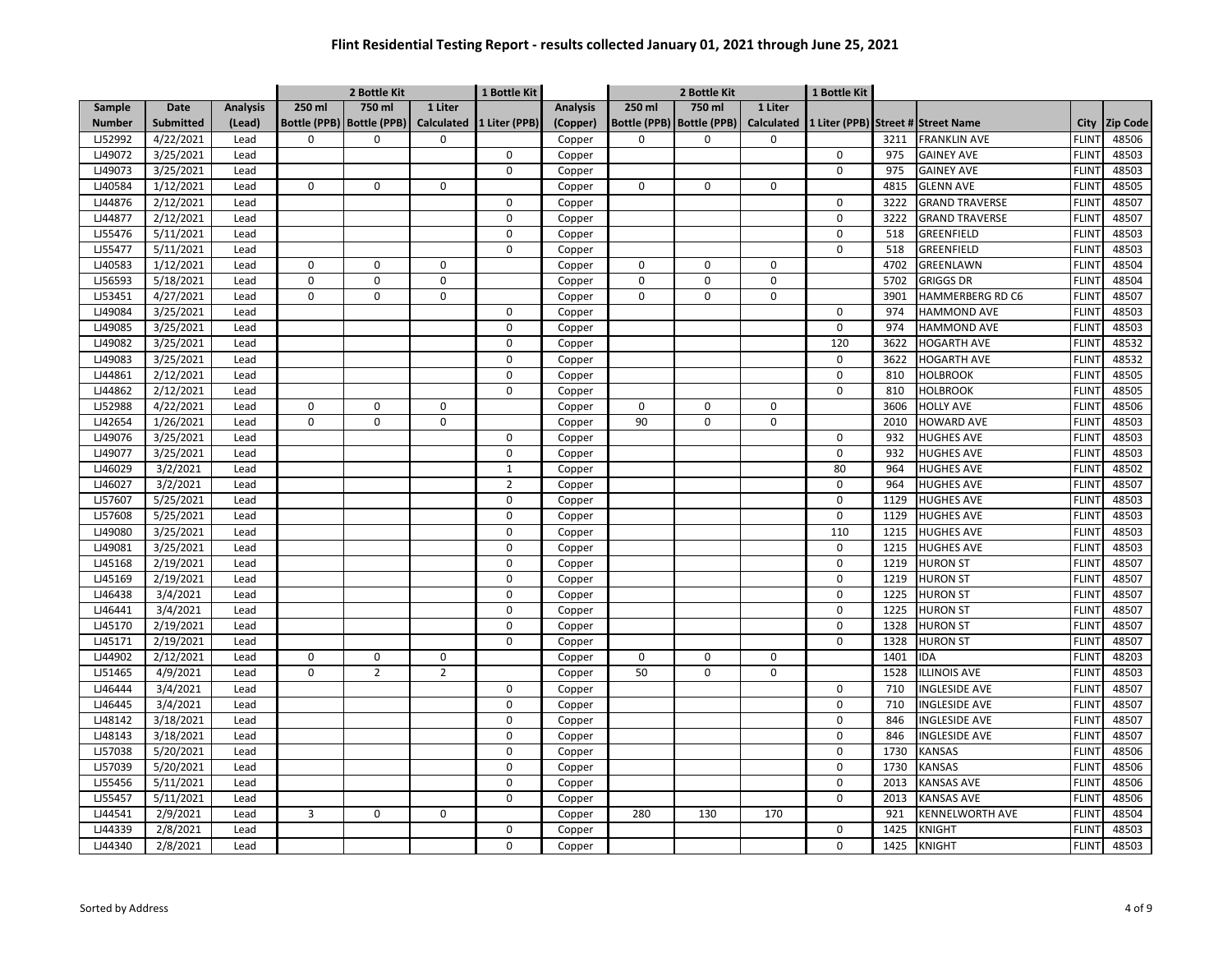|               |                  |                 |             | 2 Bottle Kit                |                   | 1 Bottle Kit   |                 |          | 2 Bottle Kit                |                   | 1 Bottle Kit |      |                                    |              |                 |
|---------------|------------------|-----------------|-------------|-----------------------------|-------------------|----------------|-----------------|----------|-----------------------------|-------------------|--------------|------|------------------------------------|--------------|-----------------|
| Sample        | Date             | <b>Analysis</b> | 250 ml      | 750 ml                      | 1 Liter           |                | <b>Analysis</b> | 250 ml   | 750 ml                      | 1 Liter           |              |      |                                    |              |                 |
| <b>Number</b> | <b>Submitted</b> | (Lead)          |             | Bottle (PPB)   Bottle (PPB) | <b>Calculated</b> | 1 Liter (PPB)  | (Copper)        |          | Bottle (PPB)   Bottle (PPB) | <b>Calculated</b> |              |      | 1 Liter (PPB) Street # Street Name | City         | <b>Zip Code</b> |
| LJ55466       | 5/11/2021        | Lead            |             |                             |                   | $\Omega$       | Copper          |          |                             |                   | 0            | 1109 | LAPEER                             | <b>FLINT</b> | 48503           |
| LJ55467       | 5/11/2021        | Lead            |             |                             |                   | $\mathbf 0$    | Copper          |          |                             |                   | 0            | 1109 | LAPEER                             | <b>FLINT</b> | 48503           |
| LJ57610       | 5/25/2021        | Lead            |             |                             |                   | 0              | Copper          |          |                             |                   | 0            | 1109 | LAPEER                             | <b>FLINT</b> | 48503           |
| LJ57609       | 5/25/2021        | Lead            |             |                             |                   | $\mathbf{1}$   | Copper          |          |                             |                   | 0            | 1109 | LAPEER                             | <b>FLINT</b> | 48503           |
| LJ43062       | 1/28/2021        | Lead            |             |                             |                   | $\Omega$       | Copper          |          |                             |                   | $\Omega$     | 1361 | LAPEER                             | <b>FLINT</b> | 48503           |
| LJ43063       | 1/28/2021        | Lead            |             |                             |                   | $\Omega$       | Copper          |          |                             |                   | 0            | 1361 | LAPEER                             | <b>FLINT</b> | 48503           |
| LJ55464       | 5/11/2021        | Lead            |             |                             |                   | $\Omega$       | Copper          |          |                             |                   | 0            | 1409 | LAPEER                             | <b>FLINT</b> | 48503           |
| LJ55465       | 5/11/2021        | Lead            |             |                             |                   | $\overline{0}$ | Copper          |          |                             |                   | $\Omega$     | 1409 | LAPEER                             | <b>FLINT</b> | 48503           |
| LJ57591       | 5/25/2021        | Lead            |             |                             |                   | 0              | Copper          |          |                             |                   | 0            | 1113 | LAPEER RD                          | <b>FLINT</b> | 48503           |
| LJ57592       | 5/25/2021        | Lead            |             |                             |                   | 0              | Copper          |          |                             |                   | 0            | 1113 | <b>LAPEER RD</b>                   | <b>FLINT</b> | 48503           |
| LJ57599       | 5/25/2021        | Lead            |             |                             |                   | 0              | Copper          |          |                             |                   | 0            | 1359 | LAPEER RD                          | <b>FLINT</b> | 48503           |
| LJ57600       | 5/25/2021        | Lead            |             |                             |                   | 0              | Copper          |          |                             |                   | 0            | 1359 | LAPEER RD                          | <b>FLINT</b> | 48503           |
| LJ57044       | 5/20/2021        | Lead            |             |                             |                   | 0              | Copper          |          |                             |                   | 50           | 1361 | LAPEER RD                          | <b>FLINT</b> | 48503           |
| LJ57045       | 5/20/2021        | Lead            |             |                             |                   | 0              | Copper          |          |                             |                   | 0            | 1361 | LAPEER RD                          | <b>FLINT</b> | 48503           |
| LJ57595       | 5/25/2021        | Lead            |             |                             |                   | 0              | Copper          |          |                             |                   | 90           | 1505 | LAPEER RD                          | <b>FLINT</b> | 48503           |
| LJ57596       | 5/25/2021        | Lead            |             |                             |                   | 0              | Copper          |          |                             |                   | 50           | 1505 | LAPEER RD                          | <b>FLINT</b> | 48503           |
| LJ52069       | 4/15/2021        | Lead            |             |                             |                   | $\overline{0}$ | Copper          |          |                             |                   | 50           | 1519 | LAPEER RD                          | <b>FLINT</b> | 48503           |
| LJ52070       | 4/15/2021        | Lead            |             |                             |                   | $\Omega$       | Copper          |          |                             |                   | 70           | 1519 | <b>LAPEER RD</b>                   | <b>FLINT</b> | 48503           |
| LJ58346       | 6/1/2021         | Lead            |             |                             |                   | $\mathbf{1}$   | Copper          |          |                             |                   | 50           | 2106 | LAPEER RD                          | <b>FLINT</b> | 48502           |
| LJ58347       | 6/1/2021         | Lead            |             |                             |                   | $\mathbf{1}$   | Copper          |          |                             |                   | 0            | 2106 | LAPEER RD                          | <b>FLINT</b> | 48503           |
| LJ59690       | 6/8/2021         | Lead            |             |                             |                   | $\mathbf 0$    | Copper          |          |                             |                   | $\mathbf 0$  | 3201 | LAPEER RD                          | <b>FLINT</b> | 48503           |
| LJ59693       | 6/8/2021         | Lead            |             |                             |                   | $\mathbf 0$    | Copper          |          |                             |                   | 0            | 3201 | LAPEER RD                          | <b>FLINT</b> | 48503           |
| LJ49719       | 3/30/2021        | Lead            | 4           | $\overline{2}$              | 3                 |                | Copper          | $\Omega$ | 150                         | 110               |              | 3702 | Leslie RD                          | <b>FLINT</b> | 48504           |
| LJ47502       | 3/11/2021        | Lead            |             |                             |                   | $\Omega$       | Copper          |          |                             |                   | 0            | 2525 | <b>LESTER ST</b>                   | <b>FLINT</b> | 48503           |
| LJ47503       | 3/11/2021        | Lead            |             |                             |                   | $\mathbf 0$    | Copper          |          |                             |                   | $\Omega$     | 2525 | <b>LESTER ST</b>                   | <b>FLINT</b> | 48503           |
| LJ44859       | 2/12/2021        | Lead            |             |                             |                   | $\Omega$       | Copper          |          |                             |                   | 70           | 2301 | LEVERN                             | <b>FLINT</b> | 48506           |
| LJ44860       | 2/12/2021        | Lead            |             |                             |                   | 0              | Copper          |          |                             |                   | 0            | 2301 | LEVERN                             | <b>FLINT</b> | 48506           |
| LJ55484       | 5/11/2021        | Lead            | 0           | 0                           | 0                 |                | Copper          | 0        | 0                           | 0                 |              | 2419 | <b>LEVERN ST</b>                   | <b>FLINT</b> | 48506           |
| LJ55921       | 5/13/2021        | Lead            |             |                             |                   | $\mathbf 0$    | Copper          |          |                             |                   | 0            | 2309 | LIETH                              | <b>FLINT</b> | 48506           |
| LJ55922       | 5/13/2021        | Lead            |             |                             |                   | $\mathbf 0$    | Copper          |          |                             |                   | $\mathbf 0$  | 2309 | LIETH                              | <b>FLINT</b> | 48506           |
| LJ56590       | 5/18/2021        | Lead            | $\mathbf 0$ | $\Omega$                    | $\mathbf 0$       |                | Copper          | 60       | 0                           | 0                 |              | 715  | OCHHEAD AVE                        | <b>FLINT</b> | 48507           |
| LJ47488       | 3/11/2021        | Lead            |             |                             |                   | 0              | Copper          |          |                             |                   | 0            | 2618 | <b>MACKIN RD</b>                   | <b>FLINT</b> | 48504           |
| LJ47489       | 3/11/2021        | Lead            |             |                             |                   | 0              | Copper          |          |                             |                   | $\mathbf 0$  | 2618 | MACKIN RD                          | <b>FLINT</b> | 48504           |
| LJ47506       | 3/11/2021        | Lead            |             |                             |                   | $\mathbf 1$    | Copper          |          |                             |                   | $\mathbf 0$  | 948  | <b>MAJOR ST</b>                    | <b>FLINT</b> | 48505           |
| LJ47507       | 3/11/2021        | Lead            |             |                             |                   | $\overline{2}$ | Copper          |          |                             |                   | 0            | 948  | <b>MAJOR ST</b>                    | <b>FLINT</b> | 48503           |
| LJ52989       | 4/22/2021        | Lead            | 0           | 0                           | $\mathbf 0$       |                | Copper          | 0        | 0                           | 0                 |              | 3301 | <b>MALLERY ST</b>                  | <b>FLINT</b> | 48504           |
| LJ44337       | 2/8/2021         | Lead            |             |                             |                   | 0              | Copper          |          |                             |                   | 0            | 916  | <b>MANN</b>                        | <b>FLINT</b> | 48503           |
| LJ44338       | 2/8/2021         | Lead            |             |                             |                   | $\mathbf 0$    | Copper          |          |                             |                   | 0            | 916  | MANN                               | <b>FLINT</b> | 48503           |
| LJ45167       | 2/19/2021        | Lead            |             |                             |                   | $\pmb{0}$      | Copper          |          |                             |                   | 0            | 947  | <b>MANN AVE</b>                    | <b>FLINT</b> | 48503           |
| LJ45166       | 2/19/2021        | Lead            |             |                             |                   | $\overline{2}$ | Copper          |          |                             |                   | 0            | 947  | <b>MANN AVE</b>                    | <b>FLINT</b> | 48505           |
| LJ52967       | 4/22/2021        | Lead            |             |                             |                   | $\Omega$       | Copper          |          |                             |                   | 0            | 2021 | <b>MARKAM ST</b>                   | <b>FLINT</b> | 48507           |
| LJ52968       | 4/22/2021        | Lead            |             |                             |                   | $\Omega$       | Copper          |          |                             |                   | 0            | 2021 | <b>MARKAM ST</b>                   | <b>FLINT</b> | 48507           |
| LJ51462       | 4/9/2021         | Lead            | 0           | 4                           | 3                 |                | Copper          | 130      | 0                           | 0                 |              | 2021 | <b>MARYLAND AVE</b>                | <b>FLINT</b> | 48506           |
| LJ57046       | 5/20/2021        | Lead            |             |                             |                   | $\overline{0}$ | Copper          |          |                             |                   | 0            | 3402 | <b>MASON</b>                       | <b>FLINT</b> | 48505           |
| LJ57047       | 5/20/2021        | Lead            |             |                             |                   | 0              | Copper          |          |                             |                   | $\Omega$     | 3402 | <b>MASON</b>                       | <b>FLINT</b> | 48505           |
| LJ57034       | 5/20/2021        | Lead            |             |                             |                   | $\mathbf 0$    | Copper          |          |                             |                   | 0            | 3427 | <b>MASON</b>                       | <b>FLINT</b> | 48505           |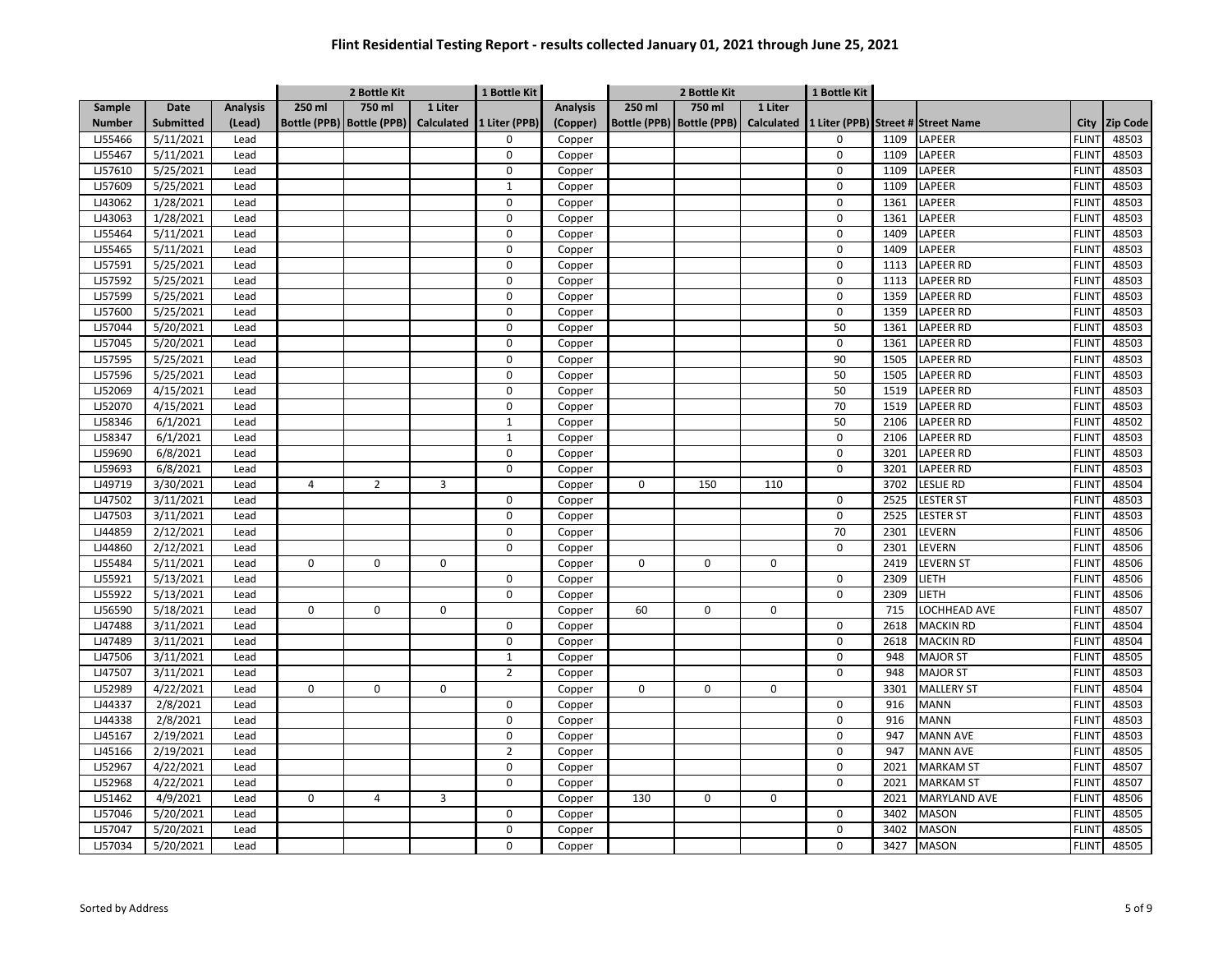|               |                  |                 |             | 2 Bottle Kit                |                   | 1 Bottle Kit  |                 |             | 2 Bottle Kit                |                   | 1 Bottle Kit |      |                                    |              |                 |
|---------------|------------------|-----------------|-------------|-----------------------------|-------------------|---------------|-----------------|-------------|-----------------------------|-------------------|--------------|------|------------------------------------|--------------|-----------------|
| Sample        | Date             | <b>Analysis</b> | 250 ml      | 750 ml                      | 1 Liter           |               | <b>Analysis</b> | 250 ml      | 750 ml                      | 1 Liter           |              |      |                                    |              |                 |
| <b>Number</b> | <b>Submitted</b> | (Lead)          |             | Bottle (PPB)   Bottle (PPB) | <b>Calculated</b> | 1 Liter (PPB) | (Copper)        |             | Bottle (PPB)   Bottle (PPB) | <b>Calculated</b> |              |      | 1 Liter (PPB) Street # Street Name | City         | <b>Zip Code</b> |
| LJ57035       | 5/20/2021        | Lead            |             |                             |                   | $\Omega$      | Copper          |             |                             |                   | 0            | 3427 | <b>MASON</b>                       | <b>FLINT</b> | 48505           |
| LJ46436       | 3/4/2021         | Lead            |             |                             |                   | 0             | Copper          |             |                             |                   | 0            | 3401 | <b>MASON ST</b>                    | <b>FLINT</b> | 48505           |
| LJ46437       | 3/4/2021         | Lead            |             |                             |                   | $\mathbf 0$   | Copper          |             |                             |                   | 0            | 3401 | <b>MASON ST</b>                    | <b>FLINT</b> | 48505           |
| LJ44858       | 2/12/2021        | Lead            |             |                             |                   | $\Omega$      | Copper          |             |                             |                   | $\Omega$     | 924  | <b>MCQUEEN</b>                     | <b>FLINT</b> | 48503           |
| LJ44868       | 2/12/2021        | Lead            |             |                             |                   | $\Omega$      | Copper          |             |                             |                   | 0            | 924  | <b>MCQUEEN</b>                     | <b>FLINT</b> | 48503           |
| LJ58340       | 6/1/2021         | Lead            |             |                             |                   | $\Omega$      | Copper          |             |                             |                   | $\Omega$     | 948  | <b>MIDDLETON ST</b>                | <b>FLINT</b> | 48503           |
| LJ58341       | 6/1/2021         | Lead            |             |                             |                   | $\Omega$      | Copper          |             |                             |                   | 0            | 948  | <b>MIDDLETON ST</b>                | <b>FLINT</b> | 48503           |
| LJ53450       | 4/27/2021        | Lead            | 0           | $\Omega$                    | $\Omega$          |               | Copper          | 50          | $\Omega$                    | 0                 |              | 2023 | MILLER RD                          | <b>FLINT</b> | 48503           |
| LJ41592       | 1/19/2021        | Lead            | 0           | $\mathbf 0$                 | $\Omega$          |               | Copper          | 0           | 0                           | 0                 |              | 4518 | <b>MILTON DR</b>                   | <b>FLINT</b> | 48507           |
| LJ43060       | 1/28/2021        | Lead            |             |                             |                   | 0             | Copper          |             |                             |                   | 0            | 3318 | MLK                                | <b>FLINT</b> | 48505           |
| LJ43061       | 1/28/2021        | Lead            |             |                             |                   | $\mathbf 0$   | Copper          |             |                             |                   | $\mathbf 0$  | 3318 | <b>MLK</b>                         | <b>FLINT</b> | 48505           |
| LJ41155       | 1/14/2021        | Lead            | $\mathbf 0$ |                             |                   |               | Copper          | $\mathbf 0$ |                             |                   |              | 3317 | MLK AVE                            | <b>FLINT</b> | 48505           |
| LJ45663       | 2/25/2021        | Lead            | $\mathbf 0$ |                             |                   |               | Copper          | $\mathbf 0$ |                             |                   |              | 3317 | MLK AVE                            | <b>FLINT</b> | 48505           |
| LJ52066       | 4/15/2021        | Lead            |             |                             |                   | 0             | Copper          |             |                             |                   | 0            | 1647 | <b>MONTANA</b>                     | <b>FLINT</b> | 48506           |
| LJ52065       | 4/15/2021        | Lead            |             |                             |                   | 5             | Copper          |             |                             |                   | 90           | 1647 | <b>MONTANA</b>                     | <b>FLINT</b> | 48504           |
| LJ47490       | 3/11/2021        | Lead            |             |                             |                   | 0             | Copper          |             |                             |                   | 0            | 1809 | N BALLENGR                         | <b>FLINT</b> | 48504           |
| LJ47491       | 3/11/2021        | Lead            |             |                             |                   | 0             | Copper          |             |                             |                   | 0            | 1809 | N BALLENGR                         | <b>FLINT</b> | 48504           |
| LJ54926       | 5/6/2021         | Lead            |             |                             |                   | $\Omega$      | Copper          |             |                             |                   | $\Omega$     | 950  | N CHEVROLET AVE                    | <b>FLINT</b> | 48504           |
| LJ54927       | 5/6/2021         | Lead            |             |                             |                   | 0             | Copper          |             |                             |                   | $\mathbf 0$  | 950  | N CHEVROLET AVE                    | <b>FLINT</b> | 48504           |
| LJ60905       | 6/11/2021        | Lead            | 0           | $\Omega$                    | 0                 |               | Copper          | $\Omega$    | $\Omega$                    | 0                 |              | 1701 | N DEXTER ST                        | <b>FLINT</b> | 48506           |
| LJ55937       | 5/13/2021        | Lead            |             |                             |                   | 0             | Copper          |             |                             |                   | 0            | 713  | N GD TRAVERSE                      | <b>FLINT</b> | 48503           |
| LJ55938       | 5/13/2021        | Lead            |             |                             |                   | $\Omega$      | Copper          |             |                             |                   | 0            | 713  | N GD TRAVERSE                      | <b>FLINT</b> | 48503           |
| LJ57593       | 5/25/2021        | Lead            |             |                             |                   | $\mathbf 0$   | Copper          |             |                             |                   | 0            | 722  | N GRAND TRAVERS                    | <b>FLINT</b> | 48503           |
| LJ57594       | 5/25/2021        | Lead            |             |                             |                   | 0             | Copper          |             |                             |                   | 0            | 722  | N GRAND TRAVERS                    | <b>FLINT</b> | 48503           |
| LJ54918       | 5/6/2021         | Lead            |             |                             |                   | $\mathbf 0$   | Copper          |             |                             |                   | 0            | 1517 | N GRAND TRAVERSE ST                | <b>FLINT</b> | 48503           |
| LJ54919       | 5/6/2021         | Lead            |             |                             |                   | $\Omega$      | Copper          |             |                             |                   | $\Omega$     | 1517 | N GRAND TRAVERSE ST                | <b>FLINT</b> | 48503           |
| LJ54910       | 5/6/2021         | Lead            |             |                             |                   | $\mathbf 0$   | Copper          |             |                             |                   | 0            | 1312 | N LYNCH ST                         | <b>FLINT</b> | 48506           |
| LJ54911       | 5/6/2021         | Lead            |             |                             |                   | $\Omega$      | Copper          |             |                             |                   | $\Omega$     | 1312 | N LYNCH ST                         | <b>FLINT</b> | 48506           |
| LJ60439       | 6/10/2021        | Lead            |             |                             |                   | $\Omega$      | Copper          |             |                             |                   | $\Omega$     | 1633 | N SAGINAW ST                       | <b>FLINT</b> | 48503           |
| LJ60440       | 6/10/2021        | Lead            |             |                             |                   | 0             | Copper          |             |                             |                   | $\Omega$     | 1633 | N SAGINAW ST                       | <b>FLINT</b> | 48503           |
| LJ44871       | 2/12/2021        | Lead            |             |                             |                   | $\mathbf 0$   | Copper          |             |                             |                   | $\mathbf 0$  | 5101 | N SAGINAW ST                       | <b>FLINT</b> | 48505           |
| LJ44872       | 2/12/2021        | Lead            |             |                             |                   | 0             | Copper          |             |                             |                   | 0            | 5101 | N SAGINAW ST                       | <b>FLINT</b> | 48505           |
| LJ47500       | 3/11/2021        | Lead            |             |                             |                   | $\mathbf 0$   | Copper          |             |                             |                   | $\mathbf 0$  | 732  | <b>NEWBERT AVE</b>                 | <b>FLINT</b> | 48507           |
| LJ47501       | 3/11/2021        | Lead            |             |                             |                   | 0             | Copper          |             |                             |                   | 0            | 732  | <b>NEWBERT AVE</b>                 | <b>FLINT</b> | 48507           |
| LJ41157       | 1/14/2021        | Lead            | $\mathbf 0$ |                             |                   |               | Copper          | $\mathbf 0$ |                             |                   |              | 4500 | <b>NORTH DORT HWY</b>              | <b>FLINT</b> | 48505           |
| LJ45664       | 2/25/2021        | Lead            | $\mathbf 0$ |                             |                   |               | Copper          | 0           |                             |                   |              | 4500 | NORTH DORT HWY                     | <b>FLINT</b> | 48505           |
| LJ49721       | 3/30/2021        | Lead            | $\mathbf 0$ | 0                           | $\mathbf 0$       |               | Copper          | $\Omega$    | 0                           | 0                 |              | 4028 | <b>NORTH ST</b>                    | <b>FLINT</b> | 48505           |
| LJ45669       | 2/25/2021        | Lead            |             |                             |                   | 0             | Copper          |             |                             |                   | 0            | 4606 | NORTH ST 1ST LITER                 | <b>FLINT</b> | 48505           |
| LJ45668       | 2/25/2021        | Lead            |             |                             |                   | $\Omega$      | Copper          |             |                             |                   | 0            | 4606 | NORTH ST 5TH LITER                 | <b>FLINT</b> | 48505           |
| LJ46439       | 3/4/2021         | Lead            |             |                             |                   | $\Omega$      | Copper          |             |                             |                   | 0            | 3518 | NORWOOD DR                         | <b>FLINT</b> | 48503           |
| LJ46442       | 3/4/2021         | Lead            |             |                             |                   | 0             | Copper          |             |                             |                   | 0            | 3518 | NORWOOD DR                         | <b>FLINT</b> | 48503           |
| LJ59794       | 6/8/2021         | Lead            | 5           | 12                          | 10                |               | Copper          | 170         | 770                         | 620               |              | 6621 | <b>ORANGE LANE</b>                 | <b>FLINT</b> | 48505           |
| LJ57557       | 5/25/2021        | Lead            | 0           | $\overline{7}$              | 5                 |               | Copper          | 0           | 120                         | 90                |              | 2026 | <b>OREN AVE</b>                    | <b>FLINT</b> | 48502           |
| LJ57601       | 5/25/2021        | Lead            |             |                             |                   | 0             | Copper          |             |                             |                   | 0            | 438  | PAGE ST                            | <b>FLINT</b> | 48505           |
| LJ57602       | 5/25/2021        | Lead            |             |                             |                   | $\mathbf 0$   | Copper          |             |                             |                   | 0            | 438  | <b>PAGE ST</b>                     | <b>FLINT</b> | 48505           |
| LJ55481       | 5/11/2021        | Lead            |             |                             |                   | $\Omega$      | Copper          |             |                             |                   | $\Omega$     | 1720 | PENOYER                            | <b>FLINT</b> | 48506           |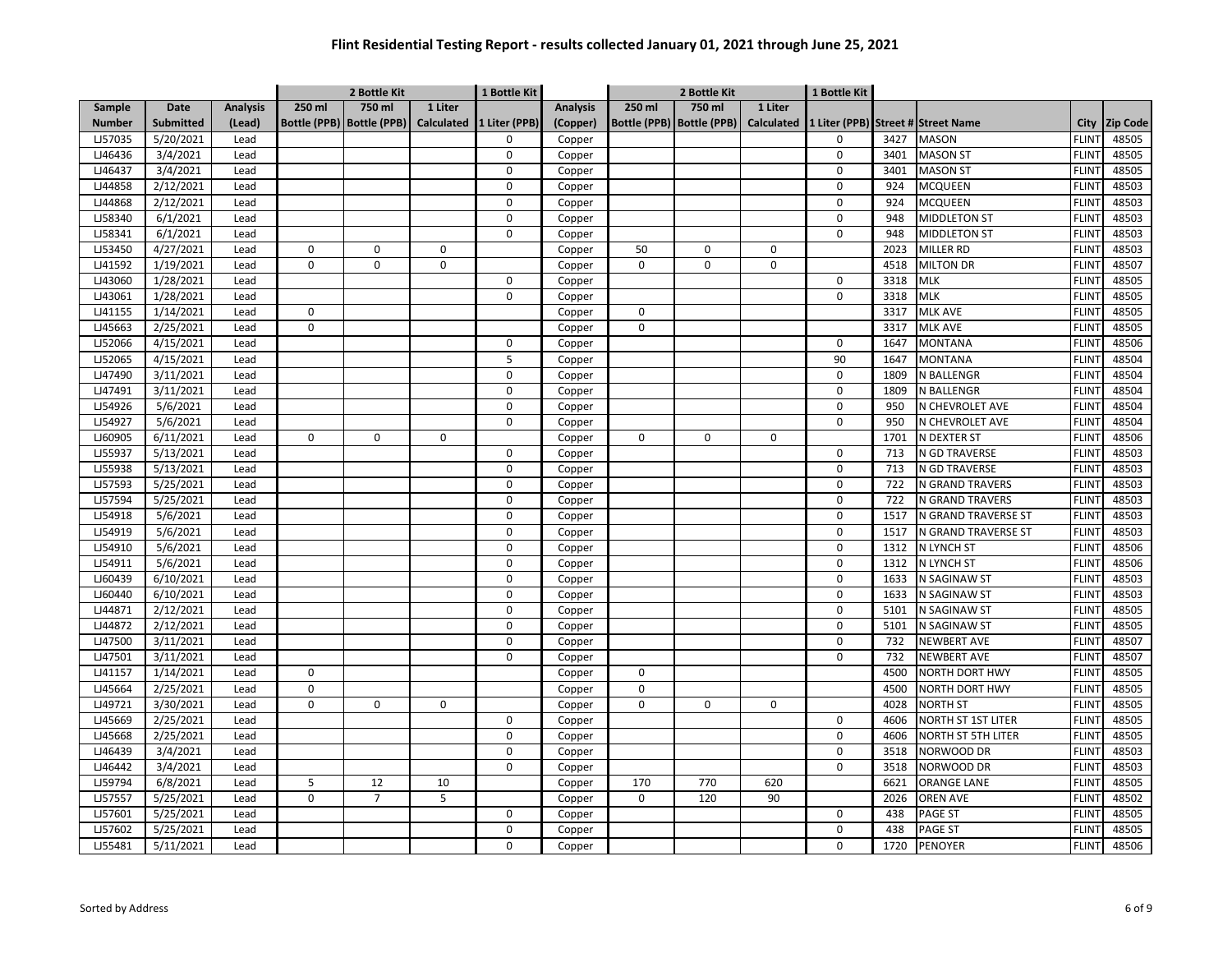|               |                  |                 | 2 Bottle Kit   |                             | 1 Bottle Kit      |                |                 | 2 Bottle Kit |                             | 1 Bottle Kit      |     |      |                                    |              |                 |
|---------------|------------------|-----------------|----------------|-----------------------------|-------------------|----------------|-----------------|--------------|-----------------------------|-------------------|-----|------|------------------------------------|--------------|-----------------|
| Sample        | Date             | <b>Analysis</b> | 250 ml         | 750 ml                      | 1 Liter           |                | <b>Analysis</b> | 250 ml       | 750 ml                      | 1 Liter           |     |      |                                    |              |                 |
| <b>Number</b> | <b>Submitted</b> | (Lead)          |                | Bottle (PPB)   Bottle (PPB) | <b>Calculated</b> | 1 Liter (PPB)  | (Copper)        |              | Bottle (PPB)   Bottle (PPB) | <b>Calculated</b> |     |      | 1 Liter (PPB) Street # Street Name | City         | <b>Zip Code</b> |
| LJ55480       | 5/11/2021        | Lead            |                |                             |                   | 4              | Copper          |              |                             |                   | 0   | 1720 | <b>PENOYER</b>                     | <b>FLINT</b> | 48506           |
| LJ45164       | 2/19/2021        | Lead            |                |                             |                   | $\mathbf 0$    | Copper          |              |                             |                   | 0   | 731  | PETTIBONE AVE                      | <b>FLINT</b> | 48507           |
| LJ45165       | 2/19/2021        | Lead            |                |                             |                   | $\mathbf 0$    | Copper          |              |                             |                   | 0   | 731  | PETTIBONE AVE                      | <b>FLINT</b> | 48507           |
| LJ46026       | 3/2/2021         | Lead            |                |                             |                   | $\Omega$       | Copper          |              |                             |                   | 0   | 1418 | <b>PETTIBONE AVE</b>               | <b>FLINT</b> | 48507           |
| LJ46028       | 3/2/2021         | Lead            |                |                             |                   | $\Omega$       | Copper          |              |                             |                   | 0   | 1418 | PETTIBONE AVE                      | <b>FLINT</b> | 48507           |
| LJ56589       | 5/18/2021        | Lead            | $\mathbf 0$    | $\Omega$                    | $\mathbf 0$       |                | Copper          | $\mathbf 0$  | $\Omega$                    | $\mathbf 0$       |     | 3602 | <b>PITKIN AVE</b>                  | <b>FLINT</b> | 48506           |
| LJ44159       | 2/5/2021         | Lead            | 0              | $\Omega$                    | $\Omega$          |                | Copper          | 60           | $\Omega$                    | $\mathsf 0$       |     | 3131 | <b>PROSPECT ST</b>                 | <b>FLINT</b> | 48504           |
| LJ57560       | 5/25/2021        | Lead            | $\mathbf{1}$   | 0                           | 0                 |                | Copper          | 80           | 0                           | $\mathbf 0$       |     | 1510 | <b>RASPBERRY LANE</b>              | <b>FLINT</b> | 48503           |
| LJ60912       | 6/11/2021        | Lead            | $\Omega$       | $\Omega$                    | $\Omega$          |                | Copper          | 80           | $\Omega$                    | $\Omega$          |     | 1610 | RASPBERRY LANE                     | <b>FLINT</b> | 48507           |
| LJ54922       | 5/6/2021         | Lead            |                |                             |                   | $\mathbf 0$    | Copper          |              |                             |                   | 0   | 4601 | <b>RED ARROW RD</b>                | <b>FLINT</b> | 48507           |
| LJ54923       | 5/6/2021         | Lead            |                |                             |                   | 0              | Copper          |              |                             |                   | 0   | 4601 | <b>RED ARROW RD</b>                | <b>FLINT</b> | 48507           |
| LJ46440       | 3/4/2021         | Lead            |                |                             |                   | $\mathbf 0$    | Copper          |              |                             |                   | 0   | 2449 | <b>REID ST</b>                     | <b>FLINT</b> | 48503           |
| LJ46443       | 3/4/2021         | Lead            |                |                             |                   | 0              | Copper          |              |                             |                   | 0   | 2449 | <b>REID ST</b>                     | <b>FLINT</b> | 48503           |
| LJ60906       | 6/11/2021        | Lead            | $\mathbf 0$    | 0                           | $\mathbf 0$       |                | Copper          | $\mathbf 0$  | 0                           | 0                 |     | 127  | <b>RIVERBANK DR</b>                | <b>FLINT</b> | 48503           |
| LJ53999       | 4/30/2021        | Lead            | 0              | $\Omega$                    | $\Omega$          |                | Copper          | 0            | 0                           | $\mathbf 0$       |     | 5075 | <b>ROBERTS DR</b>                  | <b>FLINT</b> | 48506           |
| LJ43058       | 1/28/2021        | Lead            |                |                             |                   | $\mathbf 0$    | Copper          |              |                             |                   | 0   | 520  | <b>S GRAND TRAVERSE</b>            | <b>FLINT</b> | 48502           |
| LJ43059       | 1/28/2021        | Lead            |                |                             |                   | $\mathbf 0$    | Copper          |              |                             |                   | 0   | 520  | <b>S GRAND TRAVERSE</b>            | <b>FLINT</b> | 48502           |
| LJ62089       | 6/17/2021        | Lead            |                |                             |                   | $\mathbf 1$    | Copper          |              |                             |                   | 50  | 1038 | <b>S GRAND TRAVERSE</b>            | <b>FLINT</b> | 48504           |
| LJ62088       | 6/17/2021        | Lead            |                |                             |                   | $\overline{2}$ | Copper          |              |                             |                   | 90  | 1038 | <b>S GRAND TRAVERSE</b>            | <b>FLINT</b> | 48502           |
| LJ55459       | 5/11/2021        | Lead            |                |                             |                   | $\pmb{0}$      | Copper          |              |                             |                   | 0   | 3110 | S GRAND TRAVERSE                   | <b>FLINT</b> | 48507           |
| LJ55458       | 5/11/2021        | Lead            |                |                             |                   | 5              | Copper          |              |                             |                   | 0   | 3110 | <b>S GRAND TRAVERSE</b>            | <b>FLINT</b> | 48503           |
| LJ48457       | 3/19/2021        | Lead            | $\overline{2}$ | $\mathbf{1}$                | $\mathbf{1}$      |                | Copper          | 0            | 0                           | $\mathbf 0$       |     | 521  | S MEADE ST APT 1                   | <b>FLINT</b> | 48506           |
| LJ47505       | 3/11/2021        | Lead            |                |                             |                   | $\mathbf{1}$   | Copper          |              |                             |                   | 0   | 428  | <b>S SAGINAW</b>                   | <b>FLINT</b> | 48503           |
| LJ47504       | 3/11/2021        | Lead            |                |                             |                   | 3              | Copper          |              |                             |                   | 50  | 428  | <b>S SAGINAW</b>                   | <b>FLINT</b> | 48506           |
| LJ51016       | 4/8/2021         | Lead            |                |                             |                   | $\mathbf 0$    | Copper          |              |                             |                   | 70  | 340  | <b>S SAGINAW ST</b>                | <b>FLINT</b> | 48502           |
| LJ51017       | 4/8/2021         | Lead            |                |                             |                   | $\Omega$       | Copper          |              |                             |                   | 0   | 340  | <b>S SAGINAW ST</b>                | <b>FLINT</b> | 48502           |
| LJ54916       | 5/6/2021         | Lead            |                |                             |                   | $\mathbf 0$    | Copper          |              |                             |                   | 0   | 1638 | <b>S SAGINAW ST</b>                | <b>FLINT</b> | 48503           |
| LJ54917       | 5/6/2021         | Lead            |                |                             |                   | $\Omega$       | Copper          |              |                             |                   | 0   | 1638 | <b>S SAGINAW ST</b>                | <b>FLINT</b> | 48503           |
| LJ41152       | 1/14/2021        | Lead            | 0              |                             |                   |                | Copper          | 0            |                             |                   |     | 6509 | <b>SAGINAW ST</b>                  | <b>FLINT</b> | 48505           |
| LJ45657       | 2/25/2021        | Lead            | $\pmb{0}$      |                             |                   |                | Copper          | $\mathbf 0$  |                             |                   |     | 6509 | <b>SAGINAW ST</b>                  | <b>FLINT</b> | 48505           |
| LJ57562       | 5/25/2021        | Lead            | $\mathbf 0$    | $\mathbf 0$                 | $\mathbf 0$       |                | Copper          | $\mathbf 0$  | $\mathbf 0$                 | $\mathbf 0$       |     | 2014 | SANTA BARABRA DR                   | <b>FLINT</b> | 48504           |
| LJ44863       | 2/12/2021        | Lead            |                |                             |                   | 0              | Copper          |              |                             |                   | 0   | 5309 | <b>SELBY ST</b>                    | <b>FLINT</b> | 48505           |
| LJ44873       | 2/12/2021        | Lead            |                |                             |                   | $\pmb{0}$      | Copper          |              |                             |                   | 0   | 5309 | <b>SELBY ST</b>                    | <b>FLINT</b> | 48505           |
| LJ52990       | 4/22/2021        | Lead            | $\mathbf 0$    | 0                           | $\mathbf 0$       |                | Copper          | $\mathbf 0$  | 0                           | $\mathbf 0$       |     | 2013 | SEYMOUR ST                         | <b>FLINT</b> | 48503           |
| LJ41148       | 1/14/2021        | Lead            | $\pmb{0}$      |                             |                   |                | Copper          | 0            |                             |                   |     | 3302 | SOUTH DORT HIGHWAY                 | <b>FLINT</b> | 48505           |
| LJ45661       | 2/25/2021        | Lead            | 0              |                             |                   |                | Copper          | $\mathbf 0$  |                             |                   |     | 3302 | <b>SOUTH DORT HWY</b>              | <b>FLINT</b> | 48507           |
| LJ48134       | 3/18/2021        | Lead            |                |                             |                   | $\pmb{0}$      | Copper          |              |                             |                   | 100 | 803  | <b>STEVENS ST</b>                  | <b>FLINT</b> | 48502           |
| LJ48135       | 3/18/2021        | Lead            |                |                             |                   | $\mathbf 0$    | Copper          |              |                             |                   | 0   | 803  | <b>STEVENS ST</b>                  | <b>FLINT</b> | 48502           |
| LJ40585       | 1/12/2021        | Lead            | 31             | 14                          | 18                |                | Copper          | 980          | 960                         | 960               |     | 3616 | SUNRIDGE DR                        | <b>FLINT</b> | 0               |
| LJ61479       | 6/15/2021        | Lead            |                |                             |                   | $\mathbf 0$    | Copper          |              |                             |                   | 0   | 2325 | SWAYZE ST                          | <b>FLINT</b> | 48503           |
| LJ61480       | 6/15/2021        | Lead            |                |                             |                   | $\mathbf{1}$   | Copper          |              |                             |                   | 0   | 2325 | <b>SWAYZE ST</b>                   | <b>FLINT</b> | 48503           |
| LJ57597       | 5/25/2021        | Lead            |                |                             |                   | $\mathbf 0$    | Copper          |              |                             |                   | 0   | 2618 | SWAYZE ST                          | <b>FLINT</b> | 48503           |
| LJ57598       | 5/25/2021        | Lead            |                |                             |                   | $\Omega$       | Copper          |              |                             |                   | 0   | 2618 | <b>SWAYZE ST</b>                   | <b>FLINT</b> | 48503           |
| LJ57605       | 5/25/2021        | Lead            |                |                             |                   | $\mathbf 0$    | Copper          |              |                             |                   | 90  | 870  | <b>TACKEN ST</b>                   | <b>FLINT</b> | 48532           |
| LJ57606       | 5/25/2021        | Lead            |                |                             |                   | $\Omega$       | Copper          |              |                             |                   | 0   | 870  | <b>TACKEN ST</b>                   | <b>FLINT</b> | 48532           |
| LJ55109       | 5/7/2021         | Lead            | 0              | 0                           | 0                 |                | Copper          | 0            | 0                           | $\mathbf 0$       |     | 1815 | <b>TERRACE DR</b>                  | <b>FLINT</b> | 48507           |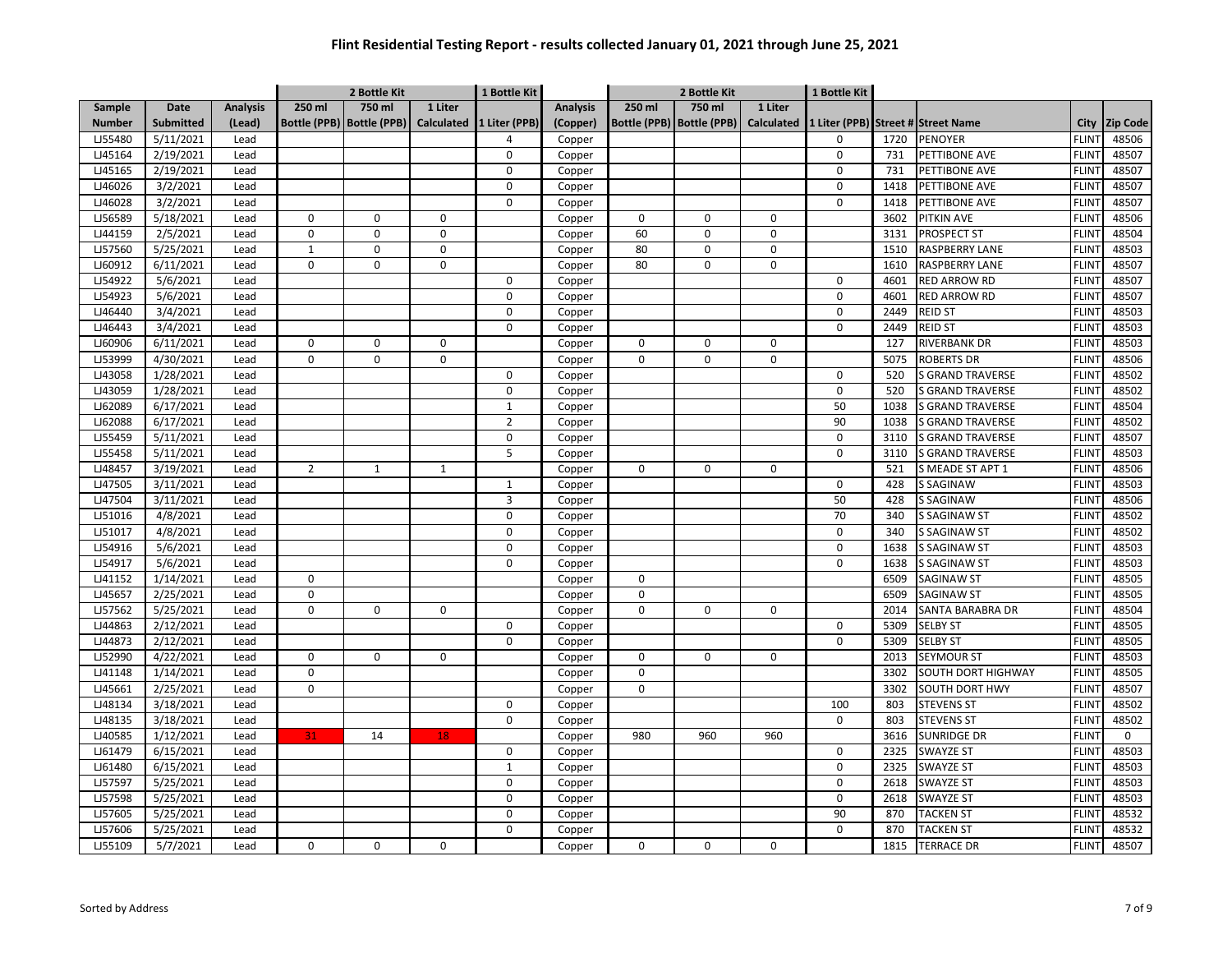|               |                  |                 |             | 2 Bottle Kit                |                   | 1 Bottle Kit   |                 |             | 2 Bottle Kit                |                   | 1 Bottle Kit |      |                                    |              |                 |
|---------------|------------------|-----------------|-------------|-----------------------------|-------------------|----------------|-----------------|-------------|-----------------------------|-------------------|--------------|------|------------------------------------|--------------|-----------------|
| Sample        | Date             | <b>Analysis</b> | 250 ml      | 750 ml                      | 1 Liter           |                | <b>Analysis</b> | 250 ml      | 750 ml                      | 1 Liter           |              |      |                                    |              |                 |
| <b>Number</b> | <b>Submitted</b> | (Lead)          |             | Bottle (PPB)   Bottle (PPB) | <b>Calculated</b> | 1 Liter (PPB)  | (Copper)        |             | Bottle (PPB)   Bottle (PPB) | <b>Calculated</b> |              |      | 1 Liter (PPB) Street # Street Name | City         | <b>Zip Code</b> |
| LJ55470       | 5/11/2021        | Lead            |             |                             |                   | $\mathbf 0$    | Copper          |             |                             |                   | 0            | 2214 | <b>THOM ST</b>                     | <b>FLINT</b> | 48506           |
| LJ55471       | 5/11/2021        | Lead            |             |                             |                   | $\mathbf 0$    | Copper          |             |                             |                   | 70           | 2214 | <b>THOM ST</b>                     | <b>FLINT</b> | 48506           |
| LJ56588       | 5/18/2021        | Lead            | $\pmb{0}$   | 0                           | 0                 |                | Copper          | $\mathbf 0$ | 0                           | $\mathbf 0$       |              | 3709 | <b>TWILIGHT DR</b>                 | <b>FLINT</b> | 48506           |
| LJ54920       | 5/6/2021         | Lead            |             |                             |                   | $\mathbf 0$    | Copper          |             |                             |                   | 0            | 2021 | <b>UTAH AVE</b>                    | <b>FLINT</b> | 48506           |
| LJ54921       | 5/6/2021         | Lead            |             |                             |                   | $\mathbf 0$    | Copper          |             |                             |                   | 0            | 2021 | <b>UTAH AVE</b>                    | <b>FLINT</b> | 48506           |
| LJ44333       | 2/8/2021         | Lead            |             |                             |                   | $\mathbf 0$    | Copper          |             |                             |                   | 0            | 426  | W 1ST AVE                          | <b>FLINT</b> | 48503           |
| LJ44334       | 2/8/2021         | Lead            |             |                             |                   | $\pmb{0}$      | Copper          |             |                             |                   | 60           | 426  | W 1ST AVE                          | <b>FLINT</b> | 48503           |
| LJ55482       | 5/11/2021        | Lead            | 0           | 0                           | $\mathbf 0$       |                | Copper          | $\mathbf 0$ | 0                           | $\mathbf 0$       |              | 230  | W BISHOP ST                        | <b>FLINT</b> | 48505           |
| LJ52991       | 4/22/2021        | Lead            | $\Omega$    | $\Omega$                    | $\Omega$          |                | Copper          | 90          | 90                          | 90                |              | 316  | W BUNDY AVE                        | <b>FLINT</b> | 48505           |
| LJ43064       | 1/28/2021        | Lead            |             |                             |                   | $\mathbf 0$    | Copper          |             |                             |                   | 0            | 2201 | <b>W COURT</b>                     | <b>FLINT</b> | 48503           |
| LJ43065       | 1/28/2021        | Lead            |             |                             |                   | 0              | Copper          |             |                             |                   | 0            | 2201 | <b>W COURT</b>                     | <b>FLINT</b> | 48503           |
| LJ54912       | 5/6/2021         | Lead            |             |                             |                   | $\mathbf 0$    | Copper          |             |                             |                   | 0            | 2225 | W COURT ST                         | <b>FLINT</b> | 48503           |
| LJ54913       | 5/6/2021         | Lead            |             |                             |                   | 0              | Copper          |             |                             |                   | 0            | 2225 | W COURT ST                         | <b>FLINT</b> | 48503           |
| LJ57558       | 5/25/2021        | Lead            | $\mathbf 0$ | 5                           | $\overline{4}$    |                | Copper          | $\mathbf 0$ | 0                           | $\mathbf 0$       |              | 3208 | <b>W COURT ST</b>                  | <b>FLINT</b> | 48506           |
| LJ48131       | 3/18/2021        | Lead            |             |                             |                   | 0              | Copper          |             |                             |                   | 0            | 221  | W DEWEY ST                         | <b>FLINT</b> | 48505           |
| LJ48130       | 3/18/2021        | Lead            |             |                             |                   | $\overline{2}$ | Copper          |             |                             |                   | 130          | 221  | W DEWEY ST                         | <b>FLINT</b> | 48505           |
| LJ55472       | 5/11/2021        | Lead            |             |                             |                   | $\mathbf 0$    | Copper          |             |                             |                   | 0            | 314  | W ELEVENTH AVE                     | <b>FLINT</b> | 48503           |
| LJ55473       | 5/11/2021        | Lead            |             |                             |                   | 0              | Copper          |             |                             |                   | 0            | 314  | W ELEVENTH AVE                     | <b>FLINT</b> | 48503           |
| LJ47486       | 3/11/2021        | Lead            |             |                             |                   | $\mathbf 0$    | Copper          |             |                             |                   | 100          | 512  | W FIFTH ST                         | <b>FLINT</b> | 48503           |
| LJ47487       | 3/11/2021        | Lead            |             |                             |                   | $\pmb{0}$      | Copper          |             |                             |                   | 210          | 512  | W FIFTH ST                         | <b>FLINT</b> | 48503           |
| LJ47492       | 3/11/2021        | Lead            |             |                             |                   | $\mathbf 0$    | Copper          |             |                             |                   | 0            | 514  | W FIFTH ST                         | <b>FLINT</b> | 48503           |
| LJ47493       | 3/11/2021        | Lead            |             |                             |                   | $\pmb{0}$      | Copper          |             |                             |                   | 170          | 514  | W FIFTH ST                         | <b>FLINT</b> | 48503           |
| LJ52987       | 4/22/2021        | Lead            | $\mathbf 0$ | 0                           | $\mathbf 0$       |                | Copper          | 90          | 90                          | 90                |              | 641  | W HOLMES                           | <b>FLINT</b> | 48505           |
| LJ51461       | 4/9/2021         | Lead            | 0           | $\overline{2}$              | $\overline{2}$    |                | Copper          | 100         | 110                         | 110               |              | 1002 | W HOME AVE                         | <b>FLINT</b> | 48502           |
| LJ56591       | 5/18/2021        | Lead            | 0           | 0                           | $\mathbf 0$       |                | Copper          | $\mathbf 0$ | $\Omega$                    | $\mathbf 0$       |              | 1316 | W HOME AVE                         | <b>FLINT</b> | 48505           |
| LJ59695       | 6/8/2021         | Lead            |             |                             |                   | $\Omega$       | Copper          |             |                             |                   | 0            | 209  | W MCCLELLAN ST                     | <b>FLINT</b> | 48505           |
| LJ59694       | 6/8/2021         | Lead            |             |                             |                   | 14             | Copper          |             |                             |                   | 0            | 209  | W MCCLELLAN ST                     | <b>FLINT</b> | 48506           |
| LJ48132       | 3/18/2021        | Lead            |             |                             |                   | 0              | Copper          |             |                             |                   | 0            | 216  | W PATERSON ST                      | <b>FLINT</b> | 48503           |
| LJ48133       | 3/18/2021        | Lead            |             |                             |                   | $\mathbf 0$    | Copper          |             |                             |                   | 0            | 216  | <b>W PATERSON ST</b>               | <b>FLINT</b> | 48503           |
| LJ48148       | 3/18/2021        | Lead            |             |                             |                   | 0              | Copper          |             |                             |                   | 0            | 127  | W PHILADELPHIA BLVD                | <b>FLINT</b> | 48505           |
| LJ48149       | 3/18/2021        | Lead            |             |                             |                   | 0              | Copper          |             |                             |                   | 0            | 127  | W PHILADELPHIA BLVD                | <b>FLINT</b> | 48505           |
| LJ55460       | 5/11/2021        | Lead            |             |                             |                   | $\mathbf{1}$   | Copper          |             |                             |                   | 0            | 1505 | <b>W SECOND ST</b>                 | <b>FLINT</b> | 48505           |
| LJ55461       | 5/11/2021        | Lead            |             |                             |                   | $\mathbf 1$    | Copper          |             |                             |                   | 0            | 1505 | W SECOND ST                        | <b>FLINT</b> | 48506           |
| LJ58348       | 6/1/2021         | Lead            |             |                             |                   | 0              | Copper          |             |                             |                   | 0            | 403  | W SIXTH ST                         | <b>FLINT</b> | 48503           |
| LJ58349       | 6/1/2021         | Lead            |             |                             |                   | 0              | Copper          |             |                             |                   | $\Omega$     | 403  | W SIXTH ST                         | <b>FLINT</b> | 48503           |
| LJ63732       | 6/25/2021        | Lead            | 0           | 0                           | $\mathbf 0$       |                | Copper          | 0           | 0                           | 0                 |              | 1922 | W STEWART RD                       | <b>FLINT</b> | 0               |
| LJ44161       | 2/5/2021         | Lead            | 0           | $\Omega$                    | $\mathbf 0$       |                | Copper          | $\Omega$    | $\Omega$                    | $\mathsf 0$       |              | 1309 | <b>WALDMAN AVE</b>                 | <b>FLINT</b> | 48507           |
| LJ55940       | 5/13/2021        | Lead            |             |                             |                   | $\mathbf 0$    | Copper          |             |                             |                   | $\mathsf{o}$ | 2007 | <b>WEAVER ST</b>                   | <b>FLINT</b> | 48506           |
| LJ55939       | 5/13/2021        | Lead            |             |                             |                   | $\mathbf{1}$   | Copper          |             |                             |                   | 0            | 2007 | <b>WEAVER ST</b>                   | <b>FLINT</b> | 48504           |
| LJ49723       | 3/30/2021        | Lead            | 0           | 0                           | $\mathbf 0$       |                | Copper          | $\mathbf 0$ | 0                           | $\mathbf 0$       |              | 801  | <b>WEST DARTMOUTH ST</b>           | <b>FLINT</b> | 48504           |
| LJ61477       | 6/15/2021        | Lead            |             |                             |                   | $\mathbf 0$    | Copper          |             |                             |                   | 0            | 343  | WESTCOMBE                          | <b>FLINT</b> | 48503           |
| LJ61478       | 6/15/2021        | Lead            |             |                             |                   | $\mathbf 0$    | Copper          |             |                             |                   | 0            | 343  | WESTCOMBE                          | <b>FLINT</b> | 48503           |
| LJ57040       | 5/20/2021        | Lead            |             |                             |                   | $\Omega$       | Copper          |             |                             |                   | 0            | 725  | <b>WESTCOMBE AVE</b>               | <b>FLINT</b> | 48503           |
| LJ57041       | 5/20/2021        | Lead            |             |                             |                   | $\mathbf 0$    | Copper          |             |                             |                   | 0            | 725  | WESTCOMBE AVE                      | <b>FLINT</b> | 48503           |
| LJ48146       | 3/18/2021        | Lead            |             |                             |                   | $\Omega$       | Copper          |             |                             |                   | 0            | 610  | <b>WHITE ST</b>                    | <b>FLINT</b> | 48505           |
| LJ48147       | 3/18/2021        | Lead            |             |                             |                   | $\Omega$       | Copper          |             |                             |                   | 0            | 610  | <b>WHITE ST</b>                    | <b>FLINT</b> | 48505           |